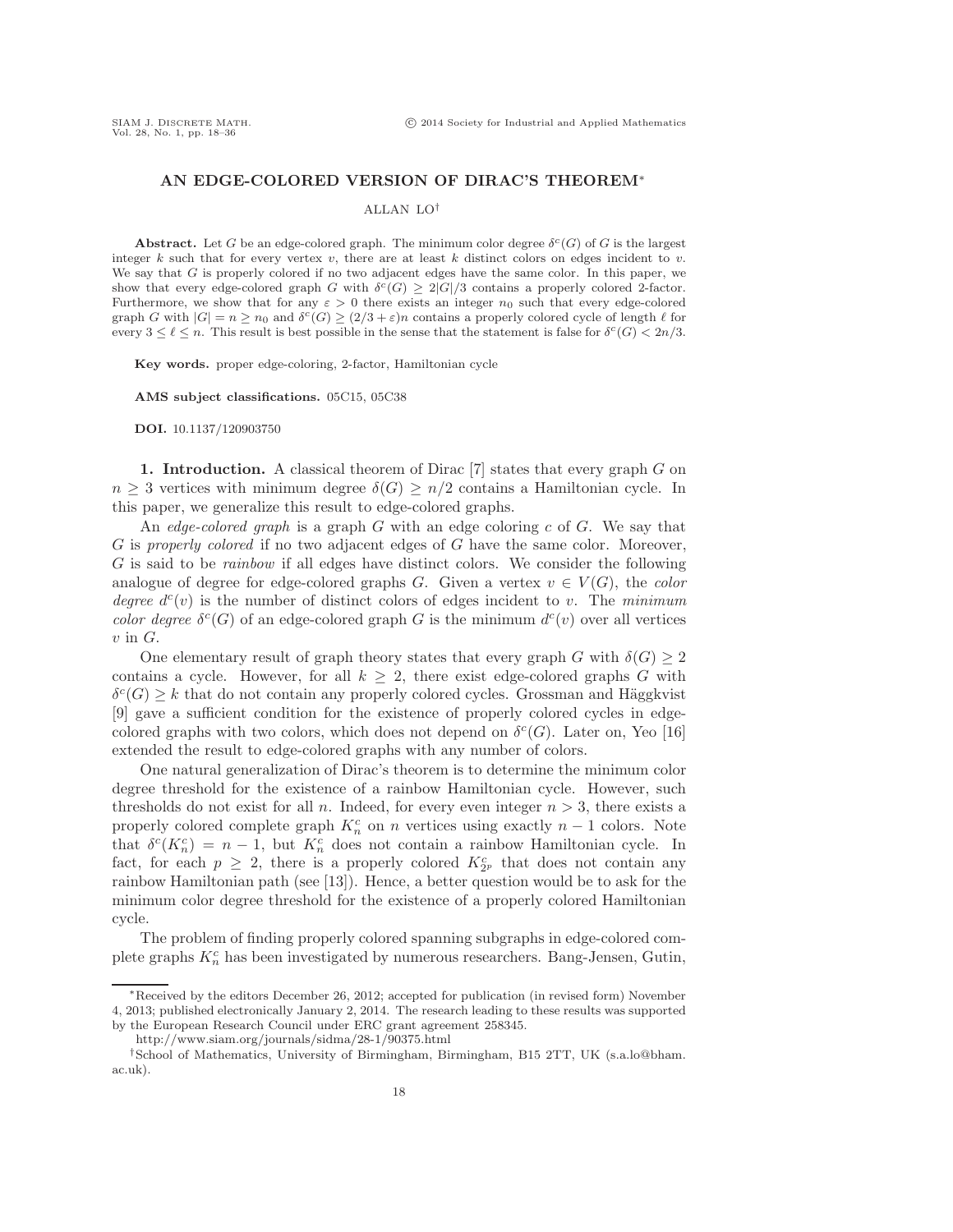and Yeo [4] proved that if  $K_n^c$  contains a properly colored 2-factor, then  $K_n^c$  also contains a properly colored Hamiltonian path. A graph G is said to be a 1*-path-cycle* if G is a vertex-disjoint union of at most one path and a number of cycles. Feng et al.  $[8]$  showed that  $K_n^c$  contains a properly colored Hamiltonian path if and only if it contains a spanning properly colored 1-path-cycle. We define  $\Delta_{\text{mon}}(K_n^c)$  to be the maximum number of edges of the same color incident to the same vertex. In other words,  $\Delta_{\text{mon}}(K_n^c) = \max \Delta(H)$  over all monochromatic subgraphs  $H \subseteq K_n^c$ , where an edge-colored graph G is *monochromatic* if all edges have the same color. Notice that  $\Delta_{\text{mon}}(K_n^c) + \delta^c(K_n^c) \leq n$ . Bollobás and Erdős [5] proved that if  $\Delta_{\text{mon}}(K_n^c) \leq n/69$ , then  $K_n^c$  contains a properly colored Hamiltonian cycle. They further conjectured that  $\Delta_{\text{mon}}(K_n^c) < \lfloor n/2 \rfloor$  suffices. Their result was subsequently improved by Chen and Daykin [6], Shearer [15] and Alon and Gutin [1]. In [12], the author showed that for any  $\varepsilon > 0$ , every  $K_n^c$  with  $\Delta_{\text{mon}}(K_n^c) < (1/2 - \varepsilon)n$  contains a properly colored Hamiltonian cycle, provided  $n$  is large enough. Therefore, the conjecture of Bollobás and Erdős is true asymptotically. For a survey regarding properly colored subgraphs in edge-colored graphs, we recommend Chapter 16 of [3].

Let G be an edge-colored graph (not necessarily complete). Li and Wang  $[10]$ proved that G contains a properly colored path of length  $2\delta^c(G)$  or a properly colored cycle of length at least  $2\delta^{c}(G)/3$ . In [11], the author improved this result by showing that G contains a properly colored path of length  $2\delta^{c}(G)$  or a properly colored cycle of length at least  $\delta^{c}(G) + 1$ . In the same paper, the author showed that every connected edge-colored graph G contains a properly colored Hamiltonian cycle or a properly colored path of length at least  $6\delta^c(G)/5-1$ . Furthermore, the author also conjectured the following.

Conjecture 1 (see [11]). *Every connected edge-colored graph* G *contains a properly colored Hamiltonian cycle or a properly colored path of length*  $|3\delta^c(G)/2|$ .

If the conjecture is true, then every edge-colored graph G with  $\delta^{c}(G) \geq 2|G|/3$ contains a properly colored Hamiltonian cycle. In this paper, we prove the following weaker result that  $\delta^{c}(G) \geq 2|G|/3$  implies the existence of a properly colored 2-factor in G.

THEOREM 1.1. *Every edge-colored graph* G with  $\delta^{c}(G) \geq 2|G|/3$  *contains a properly colored* 2*-factor.*

We also show that if  $\delta^{c}(G) \geq (2/3 + \varepsilon)|G|$  and  $|G|$  is large enough, then G does indeed contain a properly colored Hamiltonian cycle. Furthermore, G contains a properly colored cycle of length  $\ell$  for all  $3 \leq \ell \leq |G|$ .

THEOREM 1.2. *For any*  $\varepsilon > 0$ , *there exists an integer*  $n_0$  *such that every edgecolored graph* G with  $\delta^{c}(G) \geq (2/3 + \varepsilon)|G|$  *and*  $|G| \geq n_0$  *contains a properly colored cycle of length*  $\ell$  *for all*  $3 \leq \ell \leq |G|$ *.* 

Given a subgraph H in G, we write  $G - H$  for the (edge-colored) subgraph obtained from G by deleting all edges in H. For an edge-colored graph G, let  $\delta_1^c(G)$ be the minimum  $\delta(G-H)$  over all monochromatic subgraphs H in G. Note that  $\delta_1^c(G) \geq \delta^c(G) - 1$ . Note that for an edge-colored complete graph  $K_n^c$ , we have  $\delta_1^c(K_n^c) + \Delta_{\text{mon}}(K_n^c) = n - 1$ . We prove the following stronger statement, which implies Theorem 1.2.

THEOREM 1.3. *For any*  $\varepsilon > 0$ , *there exists an integer*  $n_0$  *such that every edgecolored graph* G with  $\delta_1^c(G) \geq (2/3 + \varepsilon)|G|$  *and*  $|G| \geq n_0$  *contains a properly colored cycle of length*  $\ell$  *for all*  $3 \leq \ell \leq |G|$ *.* 

We now outline the proof of Theorem 1.3 for the case when  $\ell = |G|$ , i.e., the existence of a properly colored Hamiltonian cycle. The proof adapts the absorption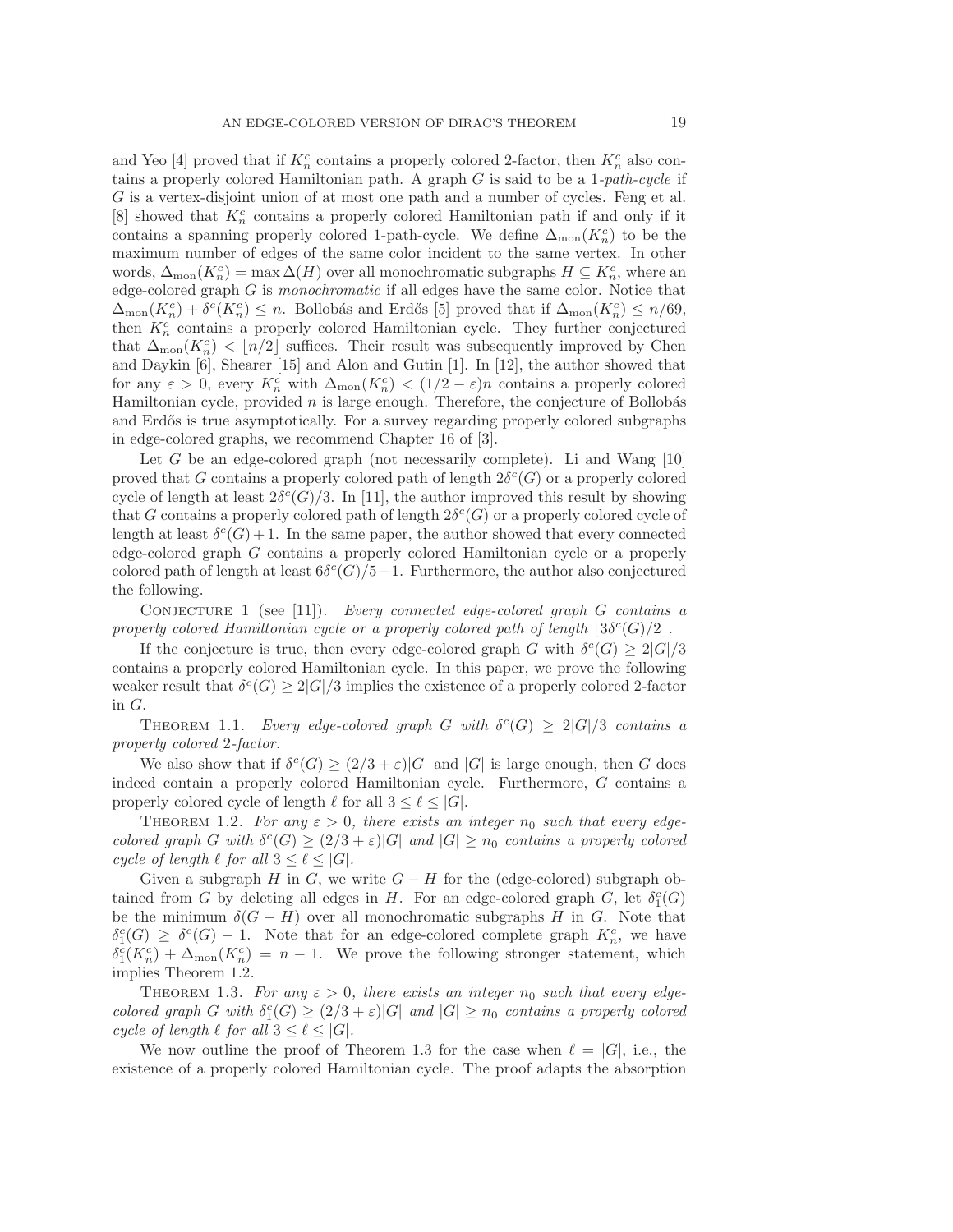technique introduced by Rödl, Ruciński, and Szemerédi [14], which was used to tackle Hamiltonicity problems in hypergraphs. The proof is divided into two main steps. In the first step, we find (by Lemma 4.1) a small "absorbing cycle"  $C$  in  $G$ . The absorbing cycle  $C$  has the property that given any small number of vertex-disjoint properly colored paths  $P_1, P_2, \ldots, P_k$  in G with  $V(C) \cap V(P_i) = \emptyset$  for each  $i \leq k$ , there exists a properly colored cycle C' in G with  $V(C') = V(C) \cup \bigcup_{1 \leq i \leq k} V(P_i)$ . Thus, we have reduced the problem to covering the vertex set  $V(G)\backslash V(\overline{C})$  with a small number of vertex-disjoint properly colored paths. We remove the vertices of C from G and let  $G'$  be the resulting graph. Since C is small, we may assume that  $\delta_1^c(G') \geq (2/3 + \varepsilon')|G'|$  for some small  $\varepsilon' > 0$ . Then we find a properly colored 2-factor in G' using Lemma 3.1 such that every cycle has length at least  $\varepsilon' |G'|/2$ . (Although Theorem 1.1 also implies that  $G'$  contains a properly colored 2-factor, there is no bound on the lengths of the cycles.) Hence  $V(G')$  can be covered by at most  $2/\varepsilon'$ vertex-disjoint properly colored paths  $P_1, P_2, \ldots, P_k$ . By the "absorbing" property of C, there is a properly colored cycle C' with  $V(C') = V(C) \cup \bigcup_{1 \leq i \leq k} V(P_i) = V(G)$ . Therefore,  $C'$  is a properly colored Hamiltonian cycle as required.

The paper is organized as follows. In the next section, we set up some basic notation and give the extremal example for Conjecture 1. Section 3 is devoted to finding properly colored 2-factors and contains the proof of Theorem 1.1. The absorbing cycle is constructed in section 4. Finally, Theorem 1.3 is proved in section 5.

**2. Notation and extremal example.** Throughout this paper, unless stated otherwise,  $G$  will be assumed to be an edge-colored graph with edge-coloring  $c$ . For an edge xy, we denote its color by  $c(xy)$ . For  $v \in V(G)$ , we denote by  $N_G(v)$  the neighborhood of  $v$  in  $G$ . If the graph  $G$  is clear from the context, we omit the subscript. Let  $U \subseteq V(G)$ . We write  $G[U]$  for the (edge-colored) subgraph of G induced by U. We also write  $G\setminus U$  for the subgraph obtained from G by deleting all vertices in U, i.e.,  $G\setminus U = G[V(G)\setminus U]$ . For edge-disjoint (edge-colored) graphs G and H, we denote by  $G+H$  the union of G and H. Further, we write  $G-H+H'$  to mean  $(G-H)+H'$ .

Let  $U, W \subseteq V(G)$  not necessarily disjoint. Whenever we define an auxiliary bipartite graph H with vertex classes U and W, we mean H has vertex classes  $U'$  and  $W'$ , where  $U'$  is a copy of U and W' is a copy of W. Hence, U and W are considered to be disjoint in H. Given an edge uw in H, we say  $u \in U$  and  $w \in W$  to mean  $u \in U'$  and  $w \in W'$ .

In this paper, every path will be assumed to be directed. Hence, the paths  $v_1v_2\cdots v_\ell$  and  $v_\ell v_{\ell-1}\cdots v_1$  are considered to be different for  $\ell \geq 2$ . We also allow a single vertex to be a (trivial) path. Given vertex-disjoint paths  $P_1, \ldots, P_s$ , we define the path  $P_1 \cdots P_s$  to be the concatenation of  $P_1, \ldots, P_s$ . For example, if  $P = v_1 \cdots v_\ell$ and  $Q = w_1 \cdots w_{\ell'}$  are vertex-disjoint paths and x is a vertex not in  $V(P) \cup V(Q)$ , then  $PxQ$  denotes the path  $v_1 \cdots v_{\ell} x w_1 \cdots w_{\ell'}$ .

Let H be a union of vertex-disjoint directed cycles. For each  $y \in V(H)$ , let  $C_y$  be the cycle in H that contains y. Denote by  $y_+$  and  $y_-$  the successor and ancestor of y in  $C_y$ , respectively. Write  $y_{-}$  for  $(y_{-})$  and  $y_{++}$  for  $(y_{+})$ <sub>+</sub>. For distinct vertices y, z in a cycle C in H, define  $yC^+z$  and  $yC^-z$  to be the paths  $yy_+ \cdots z_-z$  and  $yy_- \cdots z_+z$ in C, respectively. If  $y = z$ , then set  $yC^+y = y = yC^-y$ .

In [11], the author gave a construction to show that Conjecture 1 is best possible for infinitely many values of  $|G|$  and  $\delta^c(G)$ . The same construction also shows that Theorem 1.1 is best possible. We include it here for completeness.

PROPOSITION 2.1. *For*  $n, \delta \in \mathbb{N}$  *with*  $\delta < 2n/3$ *, there exists a connected edgecolored graph* G *on n vertices with*  $\delta^{c}(G) = \delta$  *which does not contain a union of*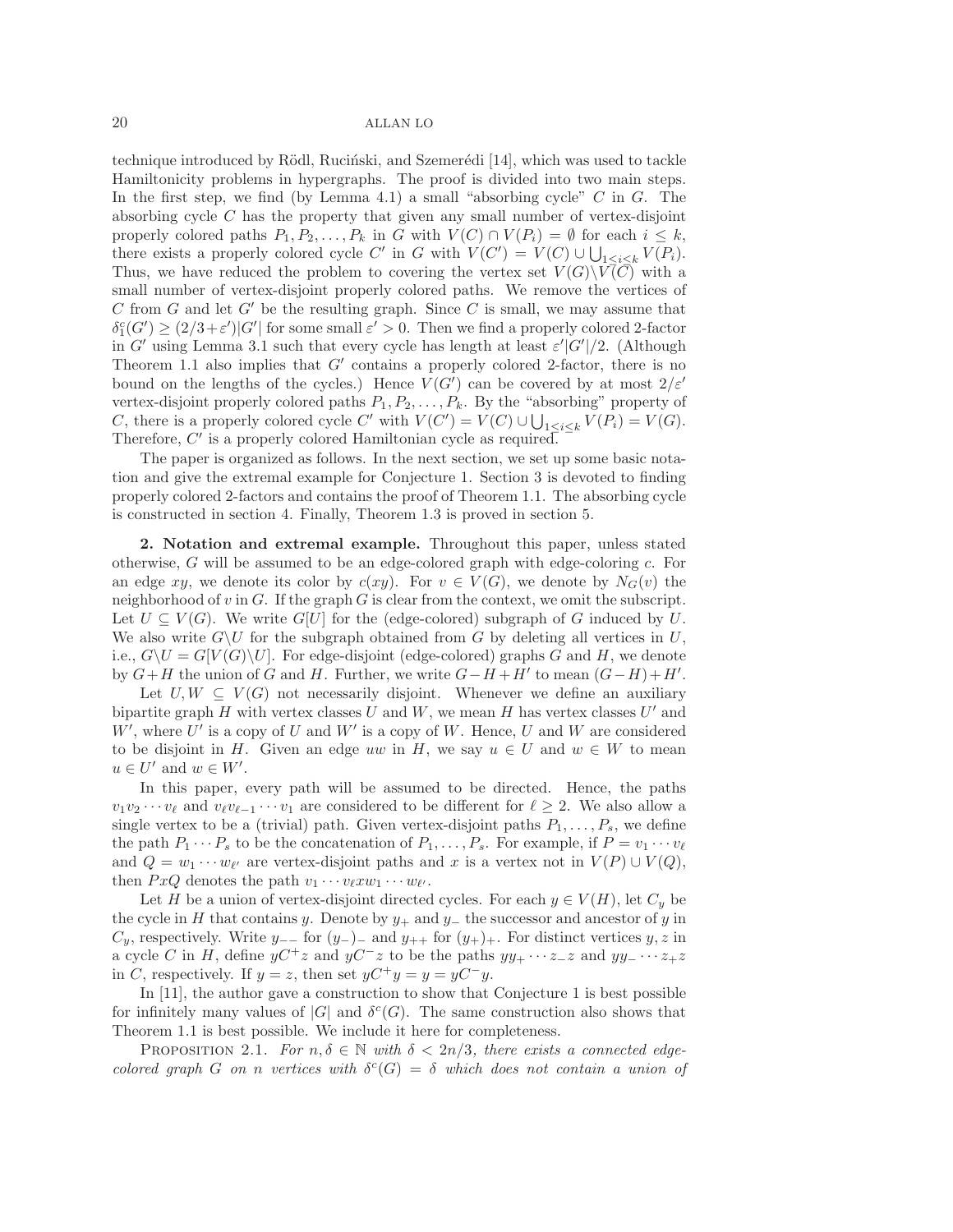*vertex-disjoint properly colored cycles spanning more than*  $3\delta^{c}(G)/2$  *vertices. In particular,* G *does not contain a properly colored* 2*-factor or a properly colored Hamiltonian cycle. Moreover, all properly colored paths in* G *have length at most*  $3\delta^{c}(G)/2$ *.* 

*Proof.* Let  $n, \delta \in \mathbb{N}$  with  $3\delta < 2n$ . Let  $X = \{x_1, x_2, \ldots, x_{\delta}\}\$  and Y be vertex sets with  $|Y| = n - \delta$  and  $X \cap Y = \emptyset$ . Define G to be the edge-colored graph on the vertex set  $X \cup Y$  as follows. Let  $G[X]$  be a rainbow complete graph and let  $G[Y]$  be a set of independent vertices. For each  $1 \leq i \leq \delta$ , add an edge of new color  $c_i$  between  $x_i$ and y for each  $y \in Y$ . By our construction,  $d^c(v) = |X| = \delta$  for all  $v \in V(G)$  and so  $\delta^c(G) = \delta.$ 

Let  $C$  be a properly colored cycle in  $G$ . Arbitrarily orient  $C$  into a directed cycle. Note that every vertex  $y \in V(C) \cap Y$  must be immediately followed by two consecutive vertices in X, so  $|X \cap V(C)| \ge 2|Y \cap V(C)|$ . Therefore, if C is a collection of vertexdisjoint properly colored cycles in G, then C spans at most  $|X|+|X|/2=3\delta/2$  vertices. The "moreover" statement is proved by a similar argument. п

**3. Properly colored 2-factors.** First we prove Theorem 1.1; that is, every edge-colored graph with  $\delta^{c}(G) \geq 2|G|/3$  contains a properly colored 2-factor. We now present a sketch of the proof. Suppose that  $G$  is an edge-colored graph on  $n$ vertices. Let  $H$  be a properly colored subgraph in  $G$  consisting of vertex-disjoint cycles such that |H| is maximal. If  $V(H) = V(G)$ , then we are done. Hence we may assume that there exists  $x \in V(G) \backslash V(H)$ . Define a *color neighborhood*  $N^c(x)$  of x in G to be a maximal subset of neighbors of x in G such that  $c(xy) \neq c(xz)$  for all distinct  $y, z \in N<sup>c</sup>(x)$ . (The choice of  $N<sup>c</sup>(x)$  will be specified later.) Assume that we are in the ideal case that  $N^c(x) \cap V(H) = \emptyset$ . If yz is an edge and  $c(xy) \neq c(yz) \neq c(xz)$  for some distinct  $y, z \in N^{c}(x)$ , then  $xyzx$  is a properly colored triangle and so  $H + xyzx$ contradicts the maximality of |H|. Hence, we may assume that for every  $y, z \in N^c(x)$ , yz is not an edge, or  $c(zy) = c(xy)$ , or  $c(zy) = c(xz)$ . By an averaging argument, there exists a vertex  $y_0 \in N^c(x)$  such that the number of  $z \in N^c(x) \setminus \{y_0\}$  such that either  $y_0z \notin E(G)$  or  $c(y_0z) = c(xy_0)$  is at least  $(|N^c(x)| - 1)/2 \geq (\delta^c(G) - 1)/2$ . Recall that there are at least  $\delta^{c}(G) - 1$  neighbors v of y<sub>0</sub> with  $c(y_0v) \neq c(xy_0)$ . This means that  $n = |V(G)| \ge (\delta^c(G) - 1)/2 + (\delta^c(G) - 1) + |\{x, y_0\}| > 3\delta^c(G)/2$  and so  $\delta^c(G) < 2n/3$ .

*Proof of Theorem* 1.1*.* Let G be an edge-colored graph on n vertices with edgecoloring c. Set  $\delta = \delta^c(G)$ . Suppose that G does not contain a properly colored 2-factor. We will show that  $\delta < 2n/3$ . This is trivial if  $n \leq 2$ , so we may assume that  $n \geq 3$ . By deleting edges in G, we may assume that G is edge-minimal, that is, any additional edge deletion would lead to a decrease in  $d^c(v)$  for some vertex v in G. Suppose that  $G'$  is a monochromatic subgraph of  $G$ , which is not isomorphic to a disjoint union of stars. Then there exists an edge uv in G' with  $d_{G'}(u)$ ,  $d_{G'}(v) \geq 2$ . Set  $G'' = G - uv$ . Note that  $d_{G''}^c(x) = d_G^c(x)$  for all vertices  $x \in V(G)$ . This contradicts the edge-minimality of  $G$ . Therefore, every monochromatic subgraph  $G'$  in  $G$  is a disjoint union of stars. Let  $H$  be a properly colored subgraph in  $G$  consisting of vertex-disjoint cycles such that  $|H|$  is maximal. Note that  $|H| < n$ . Arbitrarily orient each cycle in  $H$  into a directed cycle.

Fix  $x \in V(G) \backslash V(H)$ . We will choose  $N^{c}(x)$  to be a maximal subset of neighbors of x in G such that  $c(xy_1) \neq c(xy_2)$  for all distinct  $y_1, y_2 \in N^c(x)$ . Note that  $|N^{c}(x)| = d^{c}(x)$ . Obtain  $N^{c}(x)$  as follows. If there are at least two vertices  $y_1$  and  $y_2$ such that  $c(xy_1) = c(xy_2)$ , then we choose  $y \in \{y_1, y_2\}$  to be in  $N^c(x)$  according to the following order of preferences (if there are still at least two choices for  $y$ , pick one arbitrarily):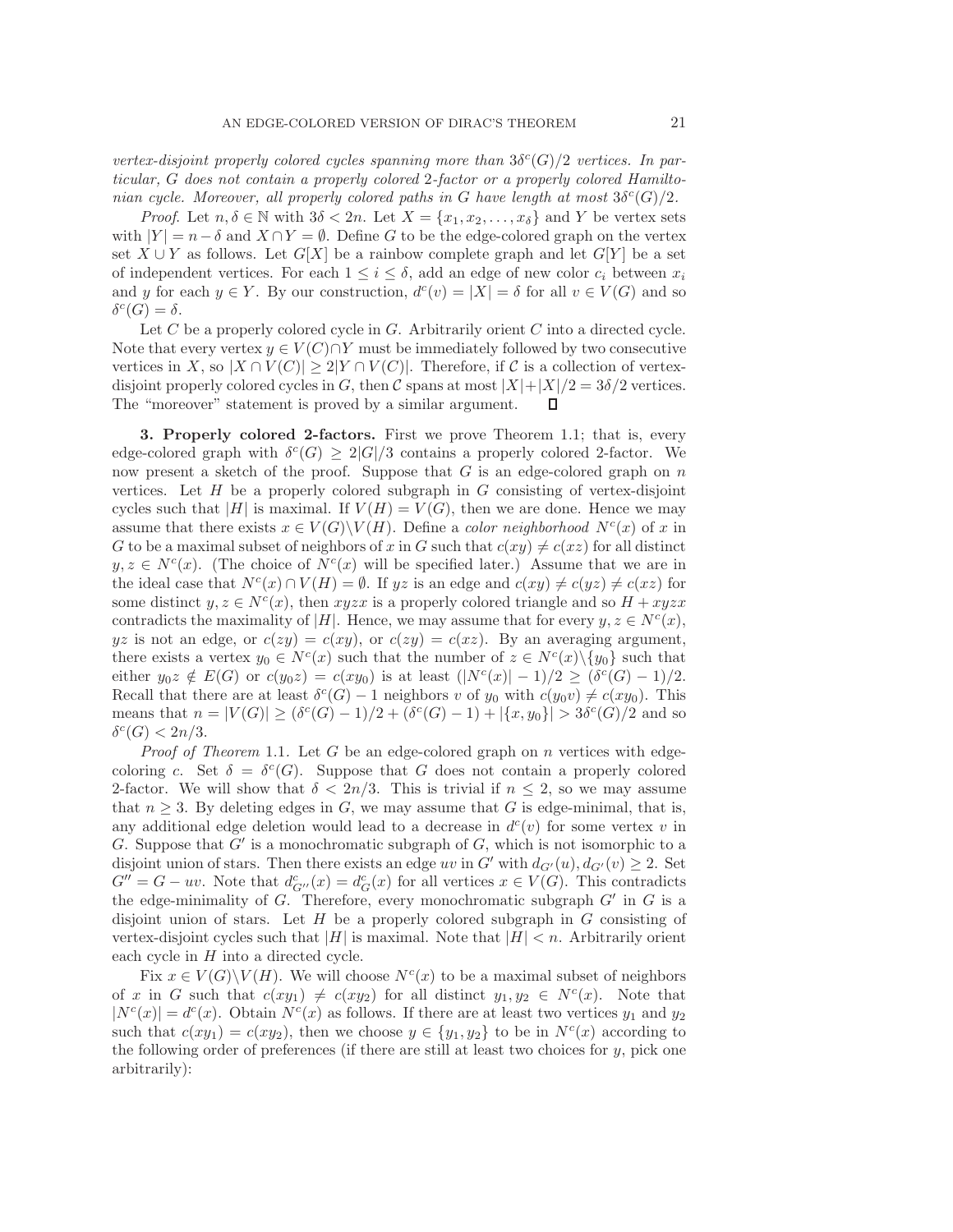(a)  $y \notin V(H);$ (b)  $y \in V(H)$  and  $c(xy) = c(yy_+)$ ; (c)  $y \in V(H)$  and  $c(xy) = c(yy_$ ); (d)  $y \in V(H)$  and  $xy_+ \notin E(G);$ (e)  $y \in V(H)$  and  $c(xy) \neq c(xy_+);$ (f)  $y \in V(H)$  and  $c(xy) = c(xy_+)$ .

Note that if  $y \in N^{c}(x)$  satisfies property (f), then  $c(xy') = c(xy)$  for every vertex y' in  $C_y$ . Define  $N_{(a)}^c(x)$  to be the set of vertices in  $N^c(x)$  chosen due to (a), and define  $N_{(b)}^c(x), \ldots, N_{(f)}^c(x)$  similarly. Next, set

$$
\begin{aligned} &{\cal W}={\cal N}^c_{({\rm a})}(x),\\ &{\cal R}'=\{y_+:y\in {\cal N}^c_{({\rm b})}(x)\cup {\cal N}^c_{({\rm d})}(x)\cup {\cal N}^c_{({\rm e})}(x)\cup {\cal N}^c_{({\rm f})}(x)\},\\ &{\cal S}'=\{y_-\,:y\in {\cal N}^c_{({\rm c})}(x)\},\\ &{\cal R}={\cal R}'\backslash{\cal S}',\qquad {\cal S}={\cal S}'\backslash{\cal R}',\qquad {\cal T}={\cal R}'\cap{\cal S}'. \end{aligned}
$$

We have

(3.1) 
$$
|R| + |S| + 2|T| + |W| = |N^{c}(x)| \ge \delta.
$$

Note that  $R' \cup S' \subseteq V(H)$ . If  $y \in R'$ , then  $y_{-} \in N_{(b)}^{c}(x) \cup N_{(d)}^{c}(x) \cup N_{(e)}^{c}(x) \cup$  $N_{(\text{f})}^c(x) \subseteq N^c(x)$ . For  $y_- \in N_{(\text{b})}^c(x)$ , we have  $c(y-y_-) \neq c(y-y) = c(xy_-)$  since  $C_{y-}^{(1)}$  is a properly colored cycle. Also, for  $y = \in N_{(d)}^c(x) \cup N_{(e)}^c(x) \cup N_{(f)}^c(x)$ , we have  $c(xy_{-}) \neq c(y_{-}y_{--})$  since  $y_{-} \notin N_{(c)}^{c}(x)$ . Thus, together with the definitions of S' and  $N_{(c)}^c(x)$ , we deduce that

(i) if  $y \in R'$ , then  $y_-\in N^c(x)$  and  $c(y-y_{--}) \neq c(xy_-)$ , and

(ii) if  $y \in S'$ , then  $y_+ \in N^c(x)$  and  $c(y_+y_{++}) \neq c(y_+y) = c(xy_+).$ 

Let F be the edge-colored subgraph of G induced by  $W \cup R \cup S \cup T$ . For  $y \in V(F)$ , define the vertex color  $c(y)$  to be

$$
c(y) = \begin{cases} c(xy) & \text{if } y \in W, \\ c(yy_+) & \text{if } y \in R, \\ c(yy_-) & \text{if } y \in S, \\ c_0 & \text{if } y \in T, \end{cases}
$$

where  $c_0$  is a new color that does not appear in G. The following claim concerns the colors of the edges of F.

CLAIM 1. *If*  $yz \in E(F)$ *, then*  $c(yz) = c(y)$  *or*  $c(yz) = c(z)$ *. In particular, T is an independent set in* G*.*

*Proof of Claim* 1. Suppose the claim is false, so there exists an edge  $yz \in E(F)$ with  $c(yz) \neq c(y)$  and  $c(yz) \neq c(z)$ . We will show that there is a properly colored subgraph  $H'$  in G consisting of vertex-disjoint cycles with  $V(H') = V(H) \cup \{x, y, z\}$ , contradicting the maximality of  $|H|$ .

If  $y, z \in W \subseteq N^c(x)$ , then  $c(xy) \neq c(xz)$ . Since  $c(xy) = c(y) \neq c(yz) \neq c(z)$  $c(xz)$ , then xyzx is a properly edge-colored triangle in G. Hence  $H' = H + xyzx$ contradicts the maximality of  $|H|$ .

If  $y \in W$  and  $z \in R$ , then  $c(xy) = c(y) \neq c(yz) \neq c(z) = c(zz_+)$ . By (i) we have  $z_-\in N^c(x)$  and  $c(xz_-) \neq c(z_-z_{--})$ . Moreover, we have  $c(xz_-) \neq c(xy)$  since  $y, z_- \in N^c(x)$ . Therefore,  $C' = xyzC_z^+z_x$  is a properly colored cycle. We obtain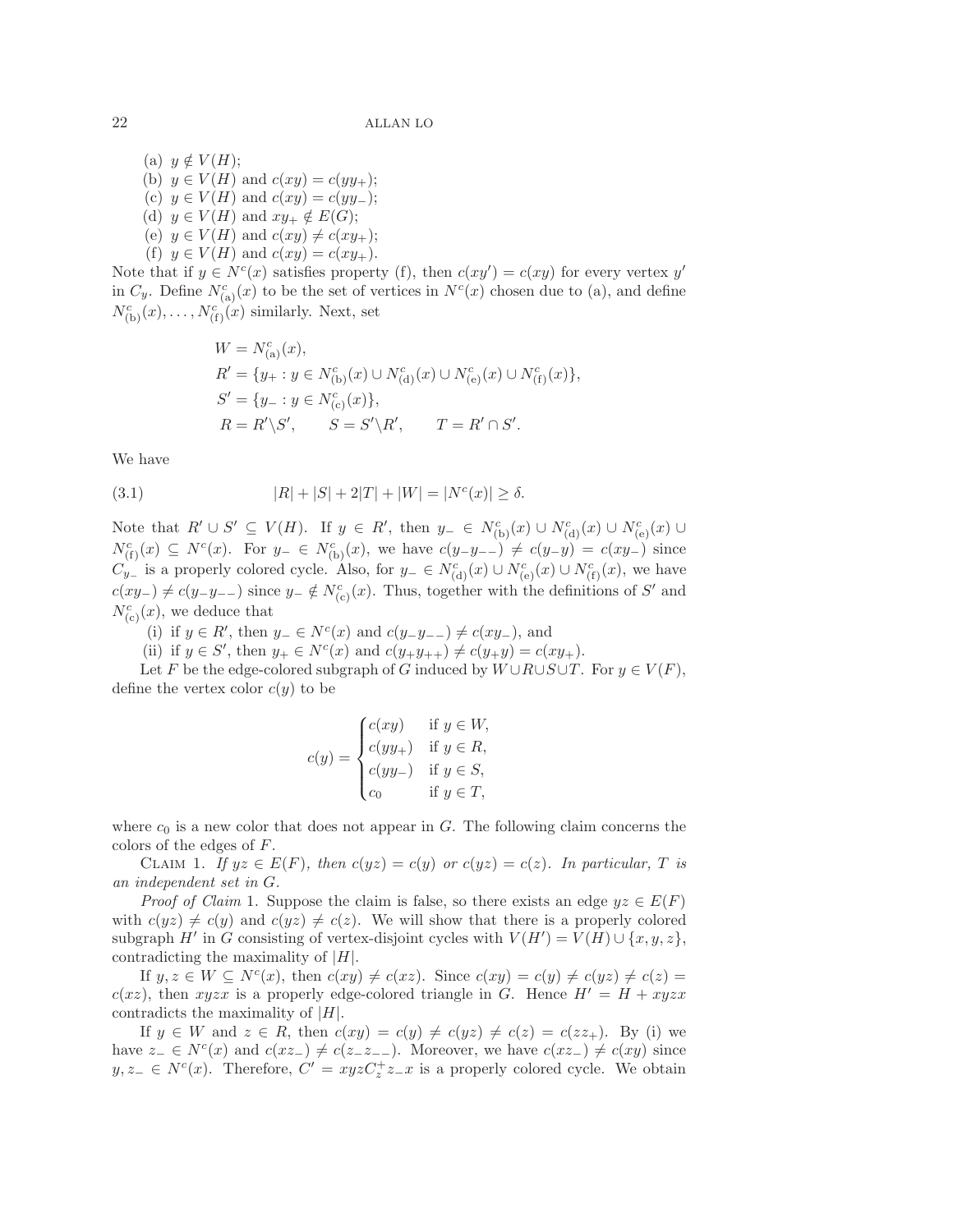

Fig. 3.1. Properly colored cycles used in the proof of Claim 1.

a contradiction by setting  $H' = H - C_z + C'$ . Similarly, if  $y \in W$  and  $z \in S$ , then we obtain a contradiction by considering  $C'' = xyzC_z^- z_+x$  instead of C'. If  $y \in W$  and  $z \in T$ , then  $c(xy) = c(y) \neq c(yz)$ . Since  $C_z$  is a properly colored cycle, we have  $c(yz) \neq c(zz_+)$  or  $c(yz) \neq c(zz_-)$ . Recall that  $T = R' \cap S'$ , so  $c(xz_{-}) \neq c(z_{-}z_{--})$  and  $c(xz_{+}) \neq c(z_{+}z_{++})$  by (i) and (ii). Also,  $y, z_{-}, z_{+} \in N^{c}(x)$ , so  $c(xz_+) \neq c(xy) \neq c(xz_+)$ . Hence,  $H - C_z + C'$  or  $H - C_z + C''$  would imply a contradiction.

Therefore, we may assume that  $y, z \in R' \cup S' \subseteq V(H)$ . In order to prove the claim, it is enough to show that there exist at most two vertex-disjoint properly colored cycles C', C'' spanning  $\{x\} \cup V(C_y) \cup V(C_z)$  (which would then imply that  $H' = (H - C_y - C_z) + C' + C''$  is a union of properly colored cycles with  $|H'| = |H| + 1$ , a contradiction).

Suppose that  $C_y$  and  $C_z$  are distinct. If  $y, z \in R$ , then by (i) we have

(3.2)  $y_-, z_+ \in N^c(x), \qquad c(y_-y_{-+}) \neq c(xy_-), \qquad c(xz_-) \neq c(z_-z_{-+}).$ 

Since  $y_-, z_-\in N^c(x)$ , we have  $c(xy_-)\neq c(xz_-)$ . Note that  $c(y)\neq c(yz)\neq c(z)$ , so

$$
(3.3) \t\t c(yy_+) \neq c(yz) \neq c(zz_+).
$$

Hence,  $C' = xy - C_y^{-} yzC_z^+ z - x$  (see Figure 3.1(a)) is a properly colored cycle with vertex set  $V(C_y + C_z) \cup \{x\}$ . Notice that C' is a properly colored cycle if both (3.2) and (3.3) hold. If  $y, z \in R'$ , then (3.2) holds by (i). Therefore, we may assume without loss of generality that  $y \in S$  or  $y \in T$  with  $c(yy_+) = c(yz)$ . Since  $T \subseteq S'$  and the cycle  $C_y$  is properly colored, we have  $y \in S'$  and  $c(yy_{-}) \neq c(yy_{+}) = c(yz)$ . By (ii) and reversing the orientation of  $C_y$ , we have  $y_-\in N^c(x)$ ,  $c(y_-\overline{y_-\})\neq c(xy_-)$  and  $c(yy_+) \neq c(yz)$ . Similarly, by reversing the orientation of  $C_z$  if necessary, we may assume that both (3.2) and (3.3) hold and so we derive a contradiction.

Finally, suppose that  $C = C_y = C_z$ . If  $y, z \in R$ , then  $c(yy_+) = c(y) \neq c(yz) \neq 0$  $c(z) = c(zz_+)$ . In particular,  $y_+ \neq z$  and  $z_+ \neq y$ . By (i),  $xy_-C^-zyC^+z_-x$  (see Figure 3.1(b)) is a properly colored cycle with vertex set  $V(C) \cup \{x\}$ , so we are done. If  $y \in R$  and  $z \in S$ , then  $y_-\neq z$ ; otherwise  $xyC^+z$  is a properly colored cycle by (i) and (ii). However, both  $xy-C^-z_+x$  and  $yC^+zy$  (see Figure 3.1(c)) are properly colored cycles spanning  $\{x\} \cup V(C)$ . If  $y, z \in S$ , then by reversing the orientation of the cycle C we conclude that  $y, z \in R$  and so we are done. If  $y \in T$  or  $z \in T$ , then we apply the following "blindness" argument. Suppose that  $y \in T$ . Since the cycle C is properly colored,  $c(yz) \neq c(yy_+)$  or  $c(yz) \neq c(yy_-)$ . We treat y to be in R if  $c(yz) \neq c(yy_+)$  and y to be in S otherwise. We apply a similar treatment when  $z \in T$ . Hence, we are back in the case when  $y, z \in R \cup S$ . This completes the proof of Claim 1.  $\Box$ 

CLAIM 2. For each vertex  $y \in V(F)$  there exists a vertex  $u = u(y) \notin V(F)$  such *that either*  $yu \notin E(G)$  *or*  $c(yu) = c(y)$ *.*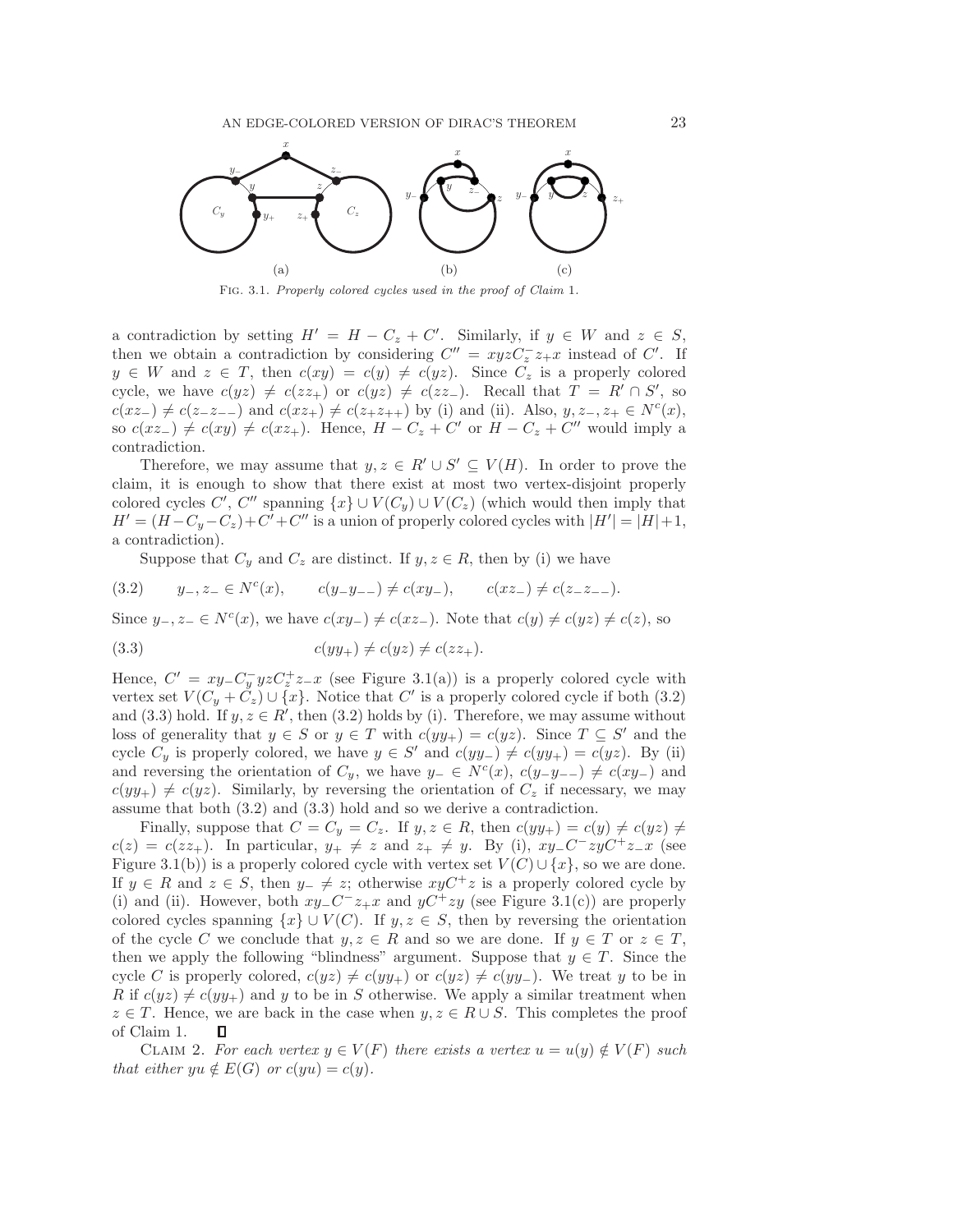*Proof of Claim* 2. If  $y \in W$ , then  $c(y) = c(xy)$  and so we are done by setting  $u(y) = x.$ 

If  $y \in R'$  with  $y_-\in N^c_{(d)}(x)$ , then  $xy$  is not an edge. Set  $u(y)=x$  for  $y\in R$  with  $y_-\in N^c_{(d)}(x)$ .

If  $y \in R'$  with  $y_-\in N_{(f)}^c(x)$ , then  $c(xy_-)=c(xz)$  for  $z\in V(C_{y_-})$  by the remark after the definition of  $N^c(x)$ . Hence,  $V(C_y) \cap N^c(x) = \{y_-\}$ . This implies that  $V(C_y) \cap V(F) = \{y\}$  and so  $y_+ \notin V(F)$ . Set  $u(y) = y_+$  for  $y \in R$  with  $y_- \in N_{(f)}^c(x)$ .

Suppose that  $y \in R'$  with  $y_-\notin N_{(d)}^c(x) \cup N_{(f)}^c(x)$  (i.e.,  $y_-\in N_{(b)}^c(x) \cup N_{(e)}^{c'}(x)$ ). We may assume that  $xy \in E(G)$  or else we set  $u(y) = x$ . If  $y^{-} \in N_{(e)}^c(x)$ , then  $c(xy) \neq c(xy)$  by definition. If  $y_-\in N^c_{(b)}(x)$ , then  $c(xy_-)=c(yy_-$ ). Recall that every monochromatic subgraph of G is a disjoint union of stars. Hence,  $c(xy) \neq$  $c(xy)$ . In summary, we have  $c(xy) \neq c(xy)$  for  $y \in R'$  with  $y = \notin N_{(d)}^c(x) \cup N_{(f)}^c(x)$ . If  $c(xy) \neq c(yy_+)$ , then (i) implies that  $xyC_y^+y=x$  is a properly colored cycle and so we can enlarge  $H$ , a contradiction. Hence,

(3.4) 
$$
c(xy) = c(yy_+)
$$
 for all  $y \in R' \cap N_G(x)$  with  $y_- \notin N_{(d)}^c(x) \cup N_{(f)}^c(x)$ .

Set  $u(y) = x$  for all  $y \in R \cap N_G(x)$  with  $y_{-} \notin N_{(d)}^c(x) \cup N_{(f)}^c(x)$ .

Suppose that  $y \in S'$ , so (ii) implies that  $c(y_+y_{++}) \neq c(xy_+)$ . We may assume that  $xy \in E(G)$  or else we set  $u(y) = x$ . Recall that every monochromatic subgraph of G is a disjoint union of stars. Hence,  $c(xy) \neq c(xy_+)$ . If  $c(xy) \neq c(yy_-$ , then  $xy+C_y^+y-x$  is a properly colored cycle and so we can enlarge H, a contradiction. Therefore

(3.5) 
$$
c(xy) = c(yy_{-}) \text{ for all } y \in S' \cap N_G(x).
$$

Hence, we set  $u(y) = x$  for all  $y \in S \cap N_G(x)$ .

Finally, suppose that  $y \in T = R' \cap S'$ . We may further assume that  $y_{-} \notin$  $N_{(\mathbf{d})}^c(x) \cup N_{(\mathbf{f})}^c(x)$  and  $xy \in E(G)$ . Since  $y \in R' \cap N_G(x)$  and  $y_{-} \notin N_{(\mathbf{d})}^c(x) \cup N_{(\mathbf{f})}^c(x)$ , we have  $c(xy) = c(yy_+)$  by (3.4). On the other hand, since  $y \in S' \cap N_G(x)$ , we have  $c(xy) = c(yy_)$  by (3.5). Hence,  $c(yy_+) = c(yy_-)$ , contradicting the fact that the cycle  $C_y$  is properly colored. Therefore,  $xy \notin E(G)$  for all  $y \in T$ , so we can set  $u(y) = x$  for  $y \in T$ . This completes the proof of Claim 2. Л

If  $V(F) = T$ , then  $|T| \ge \delta/2$  by (3.1). By Claim 1, T is an independent set in G. Claim 2 implies that for each  $y \in T$  there exists a vertex  $u(y) \notin V(F) \cup N(y)$  as the color  $c(y) = c_0$  does not appear in G. Therefore

$$
\delta \le d^c(y) \le |N_G(y)| \le n - |T| - |\{u(y)\}| \le n - \delta/2 - 1,
$$

which gives  $\delta < 2n/3$  as required. Thus, we may assume  $V(F) \neq T$ . We are going to show that there exists a vertex  $y_0 \in R \cup S \cup W$  such that

$$
(3.6) \qquad |\{z \in V(F) \setminus \{y_0\} : y_0 z \notin E(G) \text{ or } c(y_0 z) = c(y_0)\}| \ge (\delta - 1)/2.
$$

Define F' to be the directed graph on  $V(F)$  such that there is a directed edge from y to z if  $yz \notin E(F)$  or  $c(yz) = c(z)$ . Thus, in proving (3.6), it suffices to show that there exists a vertex  $y_0 \in R \cup S \cup W$  with indegree at least  $(\delta - 1)/2$  in F'. By Claim 1, the base graph of F' is complete. Moreover,  $\overrightarrow{yz}$  exists for all  $y \in T$  and  $z \in V(F)$  as the color  $c(y) = c_0$  does not appear in G. Hence, the number of directed edges into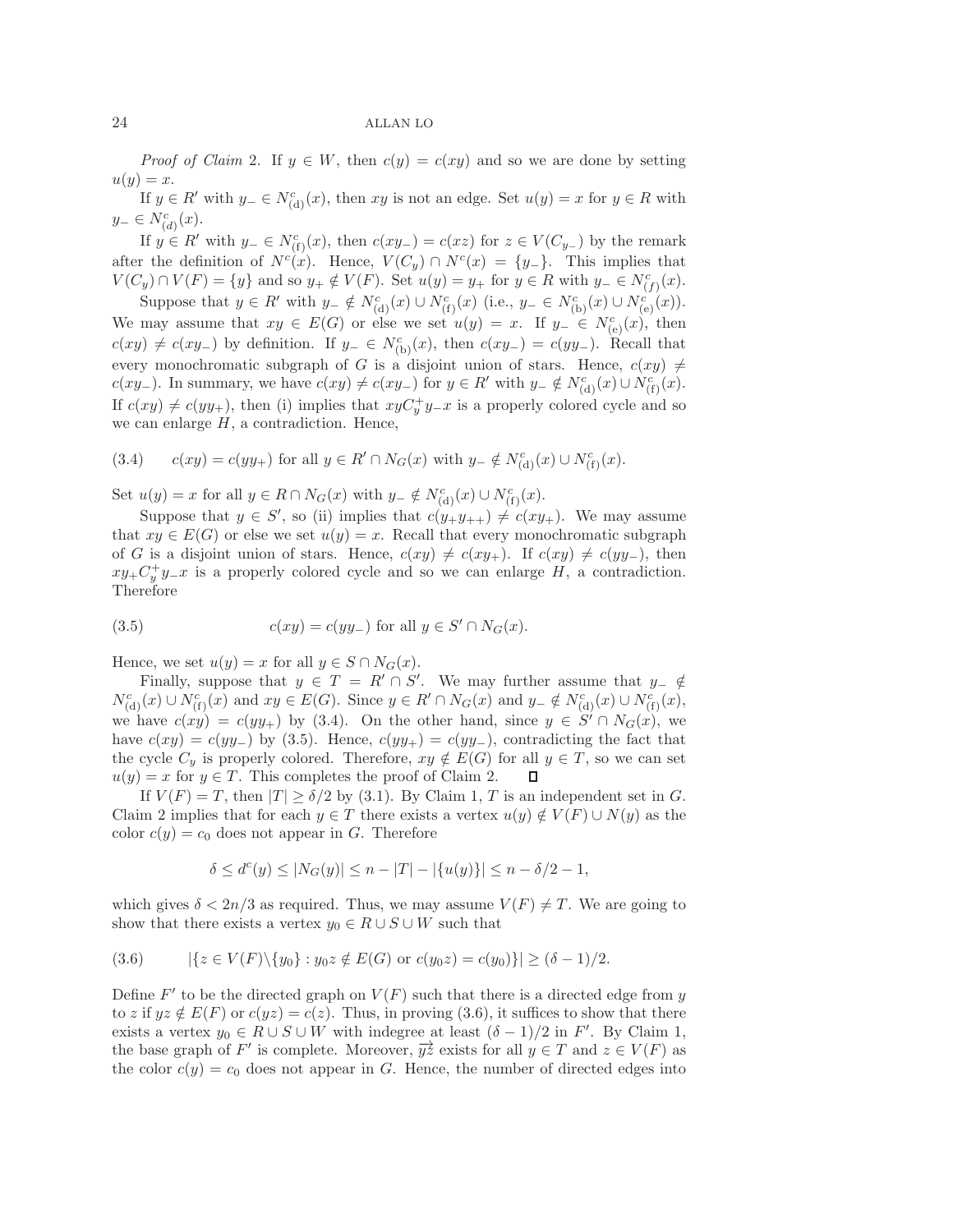$R \cup S \cup W$  is at least  $\binom{|R \cup S \cup W|}{2} + |T||R \cup S \cup W|$ . By an averaging argument, there exists  $y_0 \in R \cup S \cup W$  with indegree

$$
d^{-}(y_0) \ge (|R| + |S| + |W| - 1)/2 + |T| \stackrel{(3.1)}{\ge} (\delta - 1)/2,
$$

so (3.6) holds. Recall that the color degree  $d^c(y_0) \geq \delta^c(G) = \delta$ , so  $y_0$  meets at least  $\delta$ edges of distinct colors. In particular, there are at least  $\delta - 1$  neighbors z' of  $y_0$  with  $c(y_0z') \neq c(y_0)$ . Hence, there are at most  $n-\delta$  vertices z in  $V(G) \setminus \{y_0\}$  such that either  $y_0z \notin E(G)$  or  $c(y_0z) = c(y_0)$ . By Claim 2, there exists  $u = u(y_0) \in V(G) \backslash V(F)$  such that  $y_0u \notin E(G)$  or  $c(y_0u) = c(y_0)$ . Together with (3.6), we have

$$
n - \delta \ge |\{z \in V(F) \setminus \{y_0\} : y_0 z \notin E \text{ or } c(y_0 z) = c(y_0)\}| + |\{u(y_0)\}|
$$
  
 
$$
\ge (\delta - 1)/2 + 1.
$$

Thus,  $\delta < 2n/3$  as required. This completes the proof of Theorem 1.1. П

The properly colored 2-factor obtained by Theorem 1.1 may contain  $|G|/3$  cycles. We would like to minimize the number of cycles in a properly colored 2-factor. In the next lemma, we show that this can be achieved by assuming a slightly larger  $\delta_1^c(G)$ . Recall that  $\delta_1^c(G)$  is the minimum  $\delta(G-H)$  over all monochromatic subgraphs H in G. So  $\delta_1^c(G) \geq \delta^c(G) - 1$ .

LEMMA 3.1. For every integer  $k \geq 1$ , every edge-colored graph G with  $|G| = n$ and  $\delta_1^c(G) \geq 2n/3 + k$  *contains a properly colored* 2-factor in which every cycle has *length at least*  $k/2$ *. In particular,* G *can be covered by at most*  $|2n/k|$  *vertex-disjoint properly colored paths.*

The idea of the proof is rather simple. Recall that a 1-path-cycle is a vertexdisjoint union of at most one path  $P$  and a number of cycles. We consider a properly colored 1-path-cycle H in G such that every cycle has length at least  $k/2$  and |H| is maximal. If we suppose that  $V(H) = V(G)$ , then we may assume that H contains a path P as a component or else we are done. Our aim is to show that there exists a properly colored 2-factor  $H'$  in  $G[V(P)]$  such that each cycle has length at least  $k/2$ . Therefore  $H - P + H'$  is the desired properly colored 2-factor.

*Proof of Lemma* 3.1. Suppose the contrary, and let G be a counterexample with  $|G| = n$  and  $\delta_1^c(G) \geq 2n/3 + k$ . Let H be a properly colored 1-path-cycle in G such that every cycle has length at least  $k/2$  and |H| is maximal. If  $V(H) = V(G)$ , then H contains a path P as a component or else we are done. If  $V(H) \neq V(G)$ , then we may assume  $H$  contains a path (maybe consisting of a single vertex). Let  $P = z_1 z_2 \cdots z_\ell$  be the path in H. We further assume that H is chosen such that  $\ell$  is maximal (subject to |H| maximal). Suppose that  $\ell = 1$  and so  $P = z_1$ . Then  $N(z_1) \subseteq V(H)$  follows by the maximality of |H|. Let  $y \in N(z_1)$ , and orient  $C_y$  into a directed cycle such that  $c(yy_+) \neq c(z_1y)$ . Then  $(H - C_y - z_1) + z_1yC_y^+y^-$  is a properly colored 1-path-cycle on vertex set  $V(H)$  with path  $z_1yC_y^+y_-,$  contradicting the maximality of  $\ell$ . Therefore,  $\ell \geq 2$ .

Let  $N_1 = \{x \in N_G(z_1) : c(z_1x) \neq c(z_1z_2)\}\$  and  $N_\ell = \{x \in N_G(z_\ell) : c(z_\ell x) \neq c(z_1x_2)\}$  $c(z_{\ell}z_{\ell-1})\}$ . So

(3.7) 
$$
|N_1|, |N_\ell| \ge \delta_1^c(G) \ge 2n/3 + k.
$$

By the maximality of |H|, we have  $N_1, N_\ell \subseteq V(H)$ . If  $y \in N_1 \backslash V(P)$ , then orient  $C_y$  into a directed cycle such that  $c(yy_+) \neq c(z_1y)$ . Then  $H - C_y - P + y_-C_y^-yP$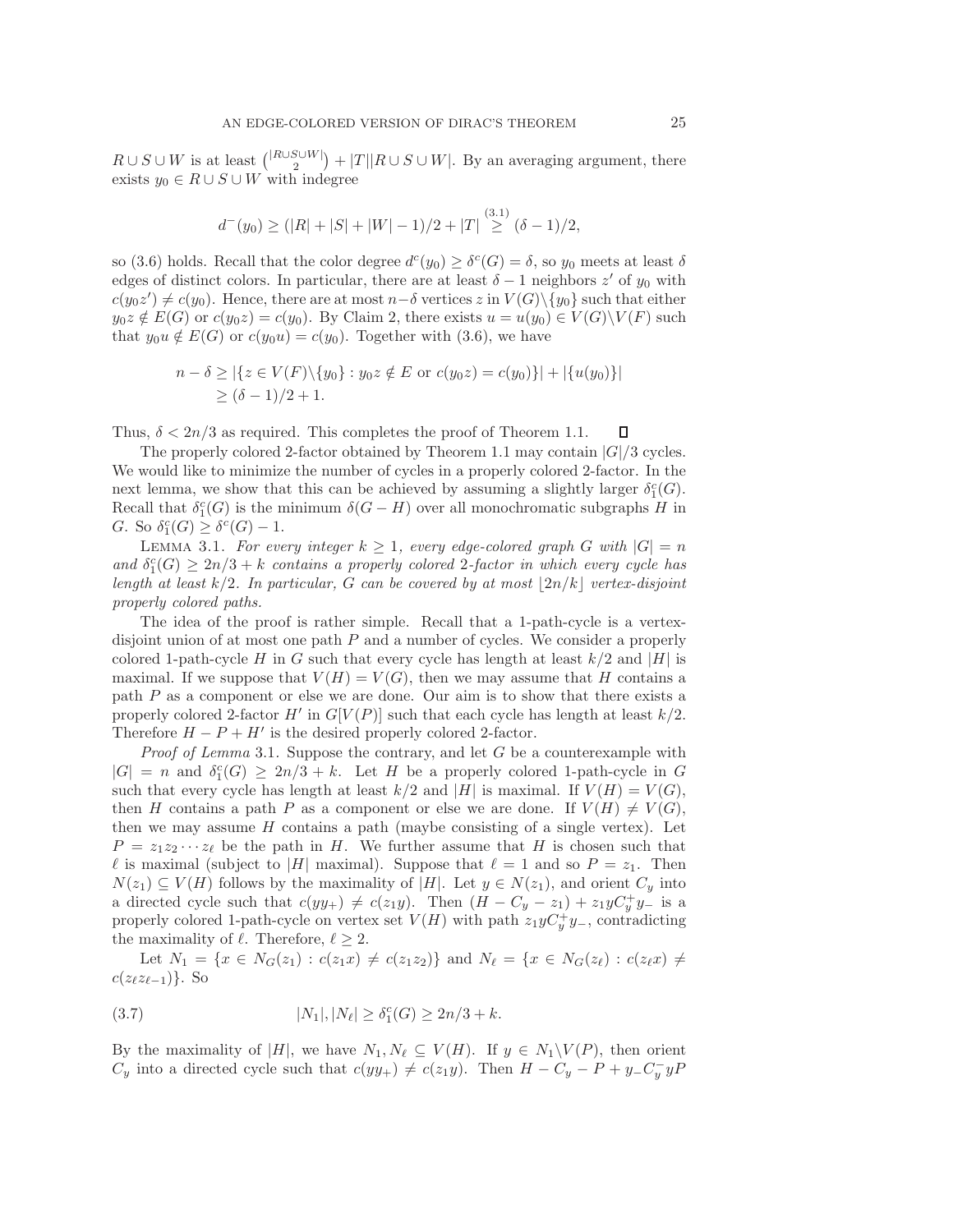contradicts the maximality of  $\ell$ . Therefore,  $N_1 \subseteq V(P)$  and similarly  $N_{\ell} \subseteq V(P)$ . Moreover,

$$
\ell = |V(P)| \ge |N_1| \stackrel{(3.7)}{\ge} 2n/3 + k.
$$

If  $z_{\ell} \in N_1$  and  $z_1 \in N_{\ell}$ , then  $C = z_1 \cdots z_{\ell} z_1$  is a properly colored cycle of length at least  $\ell \geq k$ . Hence,  $H - P + C$  consists of vertex-disjoint properly colored cycles each of length at least  $k/2$ . Note that  $H - P + C$  spans  $V(H)$ . If  $V(H) = V(G)$ , then we are done. If  $V(H) \neq V(G)$ , then together with a vertex in  $V(G)\backslash V(H)$  we obtain a properly colored 1-path-cycle contradicting the maximality of  $|H|$ . Therefore, we have  $z_1 \notin N_\ell$  or  $z_\ell \notin N_1$ . Let

(3.8) 
$$
N'_q = N_q \setminus (\{z_1, z_2, \dots, z_{\lceil k/2 \rceil}\} \cup \{z_\ell, z_{\ell-1}, \dots, z_{\ell-\lceil k/2 \rceil+1}\})
$$

for  $q \in \{1, \ell\}$ . Since  $z_1 \notin N_1$  and  $z_{\ell} \notin N_{\ell}$ , by (3.7), we have

(3.9) 
$$
|N'_1|, |N'_\ell| \ge 2n/3 + k - (2\lceil k/2 \rceil - 1) \ge 2n/3.
$$

For a given  $x = z_i \in V(P)$ , we write  $x_+$  for  $z_{i+1}$  if  $i < \ell$  and  $x_-$  for  $z_{i-1}$  if  $i > 1$ . Set  $c_{-}(x) = c(xx_{-})$  for  $x \neq z_1$  and  $c_{+}(x) = c(xx_{+})$  for  $x \neq z_{\ell}$ . For distinct  $x, y \in V(P)$ ,  $xPy$  denotes the subpath of P from x to y. If  $x = y$ , set  $xPx = x$ . For  $q \in \{1, \ell\}$ , define

$$
R_q = \{x \in V(P) \setminus \{z_1\} : x_- \in N'_q \text{ and } c(x_-z_q) = c_+(x_-)\},
$$
  
\n
$$
S'_q = \{x \in V(P) \setminus \{z_\ell\} : x_+ \in N'_q \text{ and } c(x_+z_q) = c_-(x_+)\},
$$
  
\n
$$
S''_q = \{x \in V(P) \setminus \{z_\ell\} : x_+ \in N'_q \text{ and } c_+(x_+) \neq c(x_+z_q) \neq c_-(x_+)\},
$$
  
\n
$$
S_q = S'_q \cup S''_q.
$$

Note that  $S'_a \cap S''_a = \emptyset$ . Since P is properly colored, for each  $x \in N_1$ , we have  $c(xz_1) \neq$  $c_{+}(x)$  or  $c(xz_{1}) \neq c_{-}(x)$ . Therefore, the three sets  $\{x_{-}: x \in R_{1}\}, \{x_{+}: x \in S'_{1}\},$  ${x_ + : x \in S_1''}$  are pairwise disjoint. Moreover, the union of these three sets is precisely  $N'_1$ . A similar statement also holds for  $N'_\ell$ . Hence,  $|R_q| + |S_q| = |N'_q|$  for  $q \in \{1, \ell\}$ . Note that if  $z_{\ell} \in R_1 \cup S_1$ , then  $z_{\ell} \in R_1 \backslash S_1$ . Similarly if  $z_1 \in R_{\ell} \cup S_{\ell}$ , then  $z_1 \in S_{\ell} \backslash R_{\ell}$ . For  $q \in \{1, \ell\}$ , we set

$$
W_q = (R_q \cup S_q) \setminus \{z_1, z_\ell\} \cup \{z_q\}, \qquad T_q = R_q \cap S_q, \qquad U_q = W_q \setminus T_q.
$$

Note that  $z_q \notin R_q \cup S_q$  and  $z_1, z_\ell \notin R_q \cap S_q$ . Hence,  $z_q \in U_q$  and  $|W_q| + |T_q| \geq |N'_q|$ . Moreover, for  $q \in \{1, \ell\},\$ 

(3.10) 
$$
2|W_q| = |W_q| + |T_q| + |U_q| \ge |N'_q| + |U_q| \stackrel{(3.9)}{\ge} |U_q| + 2n/3.
$$

Now define an auxiliary directed bipartite graph  $F$  as follows. The vertex classes of F are  $W_1$  and  $W_{\ell}$ . (Recall that even though  $W_1$  and  $W_{\ell}$  might not be disjoint, we treat  $W_1$  and  $W_\ell$  to be so in F.) For  $\{q, q'\} = \{1, \ell\}$  there is a directed edge in F from  $x \in W_q$  to  $y \in W_{q'}$  if and only if  $xy \in E(G)$  and one of the following statements holds:

(i)  $x \in R_q \setminus (T_q \cup \{z_1, z_\ell\})$  and  $c(xy) \neq c_+(x)$ . (ii)  $x \in S_q \setminus (T_q \cup \{z_1, z_\ell\})$  and  $c(xy) \neq c_-(x)$ . (iii)  $x \in T_q$ .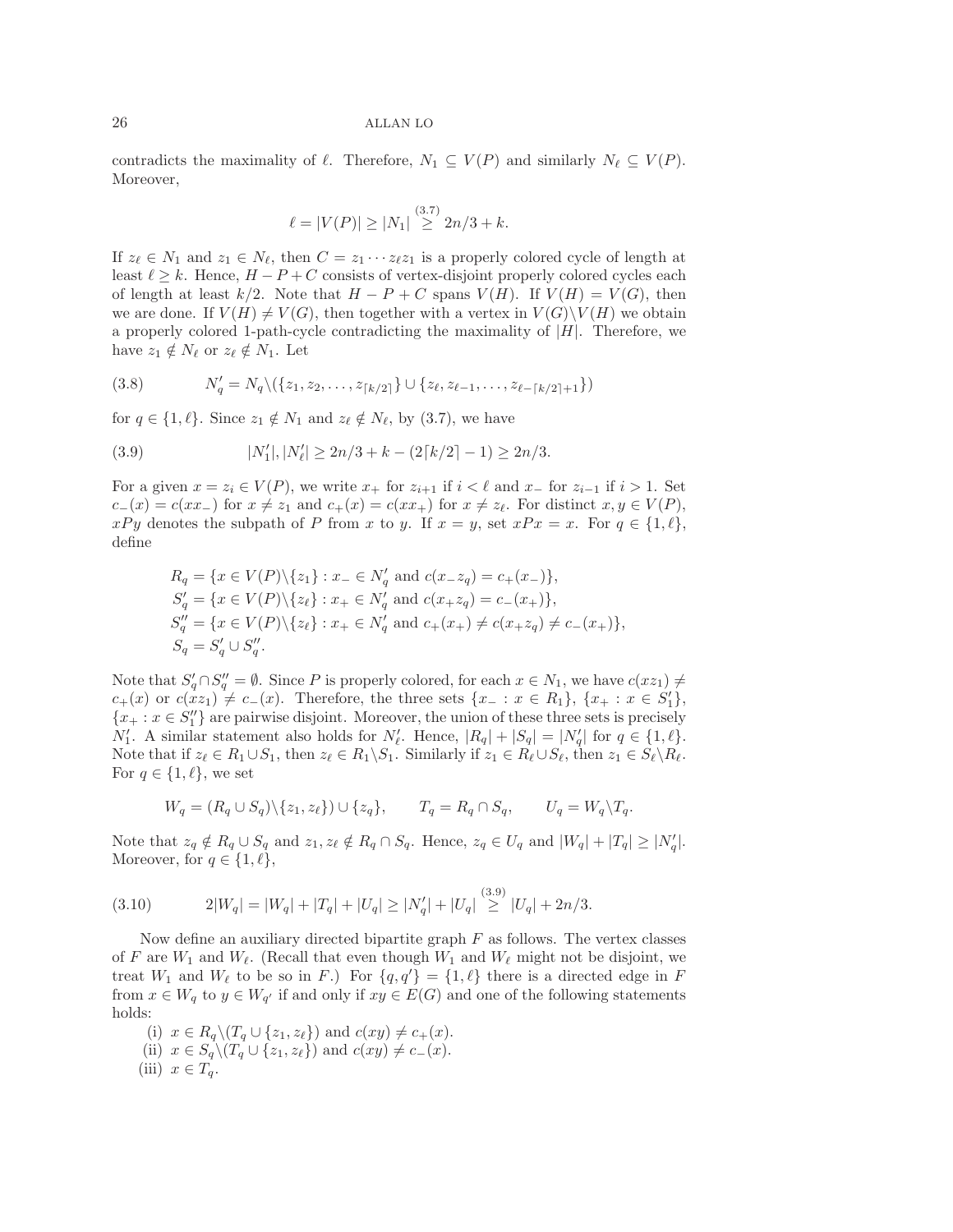(iv)  $q = 1, x = z_1 \text{ and } c(xy) \neq c(z_1z_2)$ .

(v)  $q = \ell$ ,  $x = z_{\ell}$  and  $c(xy) \neq c(z_{\ell}z_{\ell-1})$ .

We are going to show that there exists a vertex  $u \in U_1 \cup U_\ell$  such that u is in at least k directed 2-cycles in F. If  $x \in R_1 \backslash T_1$ , then  $\overrightarrow{xy}$  exists for  $y \in W_\ell$  if and only if  $c(xy) \neq c_{+}(x)$ . Hence, the outdegree of x in F is

$$
d_F^+(x) \geq |\{z \in N_G(x) : c(xz) \neq c_+(x)\}| + |W_{\ell}| - n
$$
  
\n
$$
\geq \delta_1^c(G) + |W_{\ell}| - n
$$
  
\n(3.10)  
\n
$$
\geq (2n/3 + k) + (|U_{\ell}| + 2n/3)/2 - n = (|U_{\ell}| + 2k)/2.
$$

A similar statement holds for  $x \in (S_1\backslash T_1) \cup \{z_1\} = U_1\backslash R_1$ . In summary, for all  $x \in U_1$ ,

$$
d_F^+(x) \ge (|U_{\ell}| + 2k)/2.
$$

Hence, there are at least  $|U_1|(|U_\ell|+2k)/2$  directed edges from  $U_1$  to  $W_\ell$ , and similarly there are at least  $|U_{\ell}|(|U_1| + 2k)/2$  directed edges from  $U_{\ell}$  to  $W_1$ . Note that if  $\overrightarrow{xy}$  is a directed edge in F with  $x \in U_1$  and  $y \in T_\ell$ , then  $xy \in E(G)$  and so  $\{x, y\}$  forms a directed 2-cycle in F by (iii). Hence, if  $\overrightarrow{xy}$  is a directed edge in F not contained in a directed 2-cycle with  $x \in U_1$  and  $y \in W_\ell$ , then  $y \in U_\ell$ directed 2-cycle with  $x \in U_1$  and  $y \in W_\ell$ , then  $y \in U_\ell$ . A similar statement holds for  $\overrightarrow{xy}$  with  $x \in U_\ell$  and  $y \in W_1$ . Therefore, at most  $|U_1||U_\ell|$  directed edges from  $U_1 \cup U_\ell$ are not contained in a directed 2-cycle in F. The number of directed edges  $\overrightarrow{xy}$  in F such that  $x \in U_1 \cup U_\ell$  and  $\overrightarrow{xy}$  is contained in a directed 2-cycle is at least

$$
\frac{|U_1|(|U_\ell|+2k)}{2}+\frac{|U_\ell|(|U_1|+2k)}{2}-|U_1||U_\ell|=k(|U_1|+|U_\ell|).
$$

Hence, by an averaging argument, there exists a vertex  $u \in U_1 \cup U_\ell$  that is in at least k directed 2-cycles in F. Assume that  $u \in U_1$ . There are at least k vertices  $w \in W_2\setminus u$ such that uw is a directed 2-cycle in F. Pick one such  $w \in W_2$  such that the subpath  $uPw$  in G has length at least  $k/2$ . Similarly, if  $u \in U_{\ell}$ , then there is a vertex  $w \in W_1$ such that uw is a directed 2-cycle in  $F$  and the subpath  $uPw$  in  $G$  has length at least k/2. Without loss of generality, we may assume that  $u \in W_1$  and  $w \in W_{\ell}$ .

If  $u \in T_1 = R_1 \cap S_1$ , then  $u \in R_1 \setminus \{z_1, z_\ell\}$  with  $c(uw) \neq c_+(u)$ , or  $u \in S_1 \setminus \{z_1, z_\ell\}$ with  $c(uw) \neq c_-(u)$ , as P is a properly colored path and  $u \notin \{z_1, z_\ell\}$ . Together with (i), (ii), and (iv), we may assume that at least one of the following statements holds:

- $(a'_1)$   $u \in R_1$  and  $c(uw) \neq c_+(u)$ .
- $(a_2')$   $u \in S_1$  and  $c(uw) \neq c_-(u)$ .
- $(a_3')$   $u = z_1$  and  $c(z_1w) = c(uw) \neq c(z_1z_2)$ .

If  $u \in R_1$ , then the definition of  $R_1$  implies that  $u_-\in N'_1$  and  $c(z_1u_-)=c_+(u_-)\neq$  $c-(u_-)$ . Since  $u_-\in N'_1$ ,  $c(z_1z_2)\neq c(z_1u_-)$ . A similar statement also holds for  $u\in S_1$ , so at least one of the following statements holds:

- (a<sub>1</sub>)  $u \in R_1$ ,  $c(uw) \neq c_+(u)$  and  $c(z_1z_2) \neq c(z_1u_-) \neq c_-(u_-)$ .
- (a<sub>2</sub>)  $u \in S_1$ ,  $c(uw) \neq c_-(u)$  and  $c(z_1z_2) \neq c(z_1u_+) \neq c_+(u_+).$
- (a<sub>3</sub>)  $u = z_1$  and  $c(z_1w) \neq c(z_1z_2)$ .

By symmetry, we can deduce that at least one of the following statements holds for  $w$ :

- (b<sub>1</sub>)  $w \in R_{\ell}$ ,  $c(uw) \neq c_{+}(w)$  and  $c(z_{\ell}z_{\ell-1}) \neq c(z_{\ell}w_{-}) \neq c_{-}(w_{-})$ .
- $(b_2) \ w \in S_{\ell}, \ c(uw) \neq c_{-}(w) \text{ and } c(z_{\ell}z_{\ell-1}) \neq c(z_{\ell}w_{+}) \neq c_{+}(w_{+}).$
- (b<sub>3</sub>)  $w = z_{\ell}$  and  $c(z_{\ell}u) \neq c(z_{\ell-1}z_{\ell}).$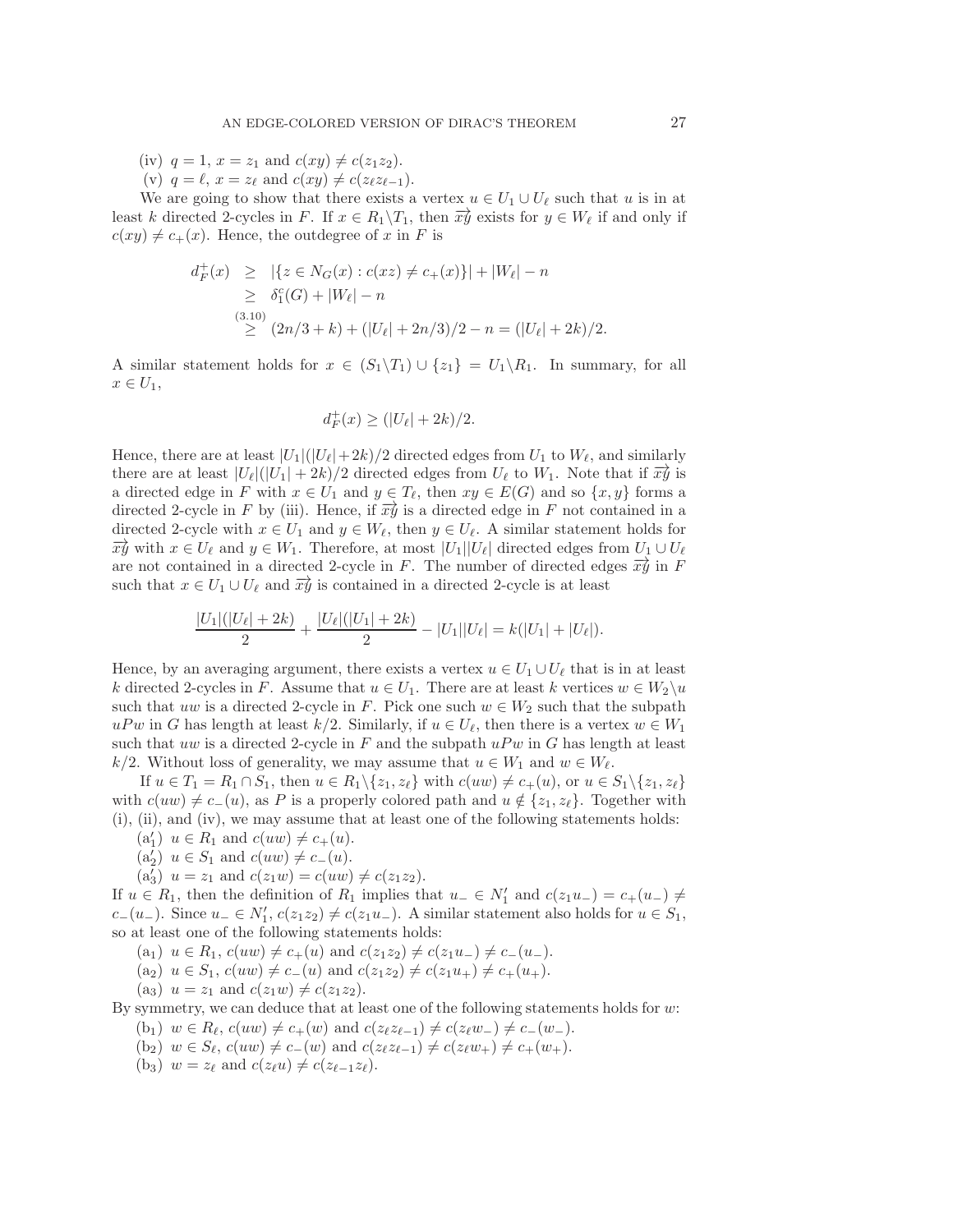We now claim that

(†) there exists a properly colored 2-factor  $H'$  in  $G[V(P)]$  such that each cycle has length at least  $k/2$ .

If (†) holds, then  $H'' = H - P + H'$  is a disjoint union of properly colored cycles each of length at least  $k/2$  on vertex set  $V(H)$ . If  $V(H'') = V(G)$ , then H'' is the desired properly colored 2-factor. If  $z \in V(G) \backslash V(H'')$ , then  $H'' \cup \{z\}$  is a properly colored 1-path-cycle contradicting the maximality of  $|H| = |H''|$ . Therefore, in order to complete the proof, it suffices to prove (†) for each combination of  $(a_i)$  and  $(b_i)$ for  $1 \leq i, j \leq 3$ . We say that  $u < w$  if  $u = z_i$  and  $w = z_j$  with  $i < j$ . We would like to point out that Cases 2–6 are proved by similar arguments used in Case 1. Since the explicit structures of  $H'$  (see Figure 3.2) are different, we include their proofs for completeness.

*Case* 0. (a<sub>3</sub>) *and* (b<sub>3</sub>) *hold*. Since  $u = z_1$  and  $w = z_\ell$ , (a<sub>3</sub>) implies that  $z_\ell \in N_1$ and (b<sub>3</sub>) implies that  $z_1 \in N_\ell$ . Recall that  $z_1 \notin N_\ell$  or  $z_\ell \notin N_1$ . Hence, we have a contradiction.

*Case* 1. (a<sub>1</sub>) *and* (b<sub>2</sub>) *hold*. We have the following three statements:

(3.11) 
$$
c_{+}(u) \neq c(uw) \neq c_{-}(w)
$$
.

- (3.12)  $c(z_1z_2) \neq c(z_1u_-) \neq c_-(u_-).$
- $(3.13)$  $z_{\ell-1}) \neq c(z_{\ell}w_+) \neq c_+(w_+).$

If  $u = w$ , then we set  $H' = z_1Pu_{-}z_1 + w_{+}Pz_{\ell}w_{+}$  (see Figure 3.2(a)). Note that  $H'$ is properly colored and a union of two cycles on vertex set  $V(H)$ . By  $(a_1)$  and  $(3.8)$ , we have  $u_-\in N'_1\subseteq N_1\setminus\{z_1,\ldots,z_{\lceil k/2\rceil}\}.$  Thus,  $z_1Pu_-z_1$  is a cycle of length at least  $k/2$ . By a similar argument, we deduce that  $w_+P_{z\ell}w_+$  is also a cycle of length at least  $k/2$  as  $w_+ \in N'_\ell$  by (b<sub>2</sub>). Hence (†) holds.

Next suppose that  $u_$  > w. If  $u_$  =  $w_+$  and  $c(z_\ell w_+) = c(z_1 u_-)$ , then

$$
c(z_{\ell}w_{+}) = c(z_{1}u_{-}) = c_{+}(u_{-}) = c_{+}(w_{+}) \neq c_{-}(w_{+}),
$$

where the second equality is due to the fact that  $u \in R_1$ . Recall from (3.13) that  $c(z_{\ell}w_+) \neq c_+(w_+).$  This contradicts the fact that  $w \in S_{\ell}$ . Therefore, if  $u_-$  =  $w_+$ , then  $c(z_1u_-) \neq c(z_\ell w_+)$ . Together with (3.11)–(3.13), we conclude that  $H' =$  $z_1u$ <sub>−</sub> $Pw$ <sub>+</sub> $z_\ell PuwPz_1$  (see Figure 3.2(b)) is a properly colored cycle with vertex set  $V(P)$ , so (†) holds.

If  $u < w$ , then  $z_1Pu_-z_1$ ,  $uPwu$ , and  $w_+Pz_\ell w_+$  (see Figure 3.2(c)) are properly colored cycles by  $(3.11)$ – $(3.13)$ . We will show that each is a cycle of length at least  $k/2$ (which then implies (†)). By (a<sub>1</sub>) and (3.8), we have  $u_{-} \in N'_{1} \subseteq N_{1} \setminus \{z_{1},...,z_{\lceil k/2 \rceil}\}.$ Thus,  $z_1Pu_-z_1$  is a cycle of length at least  $k/2$ . Similarly,  $w_+Pz_\ell w_+$  is also a cycle of length at least  $k/2$  as  $w_+ \in N'_\ell$  by (b<sub>2</sub>) and (3.8). Since u and w are chosen such that the subpath  $uPw$  has length at least  $k/2$ ,  $uPwu$  has length at least  $k/2$ . Therefore,  $(\dagger)$  holds for  $(a_1)$  and  $(b_2)$ .

*Case* 2. (a<sub>1</sub>) *and* (b<sub>1</sub>) *hold*. We have the following three statements:

- (3.14)  $c_{+}(u) \neq c(uw) \neq c_{+}(w).$
- (3.15)  $c(z_1z_2) \neq c(z_1u_-) \neq c_-(u_-).$
- $(3.16)$  $z_{\ell-1}) \neq c(z_{\ell}w_{-}) \neq c_{-}(w_{-}).$

If  $u < w$ , then we set  $H' = z_1Pu_-z_1 + uPw_-z_{\ell}Pwu$  (see Figure 3.2(d)). Note that  $H'$ is properly colored. By (a<sub>1</sub>) and (3.8), we deduce that  $z_1Pu_-z_1$  is a cycle of length at least  $k/2$ . Recall our choices of u and w that uPw has length at least  $k/2$ . This implies that  $uPw_{-}z_{\ell}Pwu$  is also a cycle of length at least  $k/2$ . Hence (†) holds.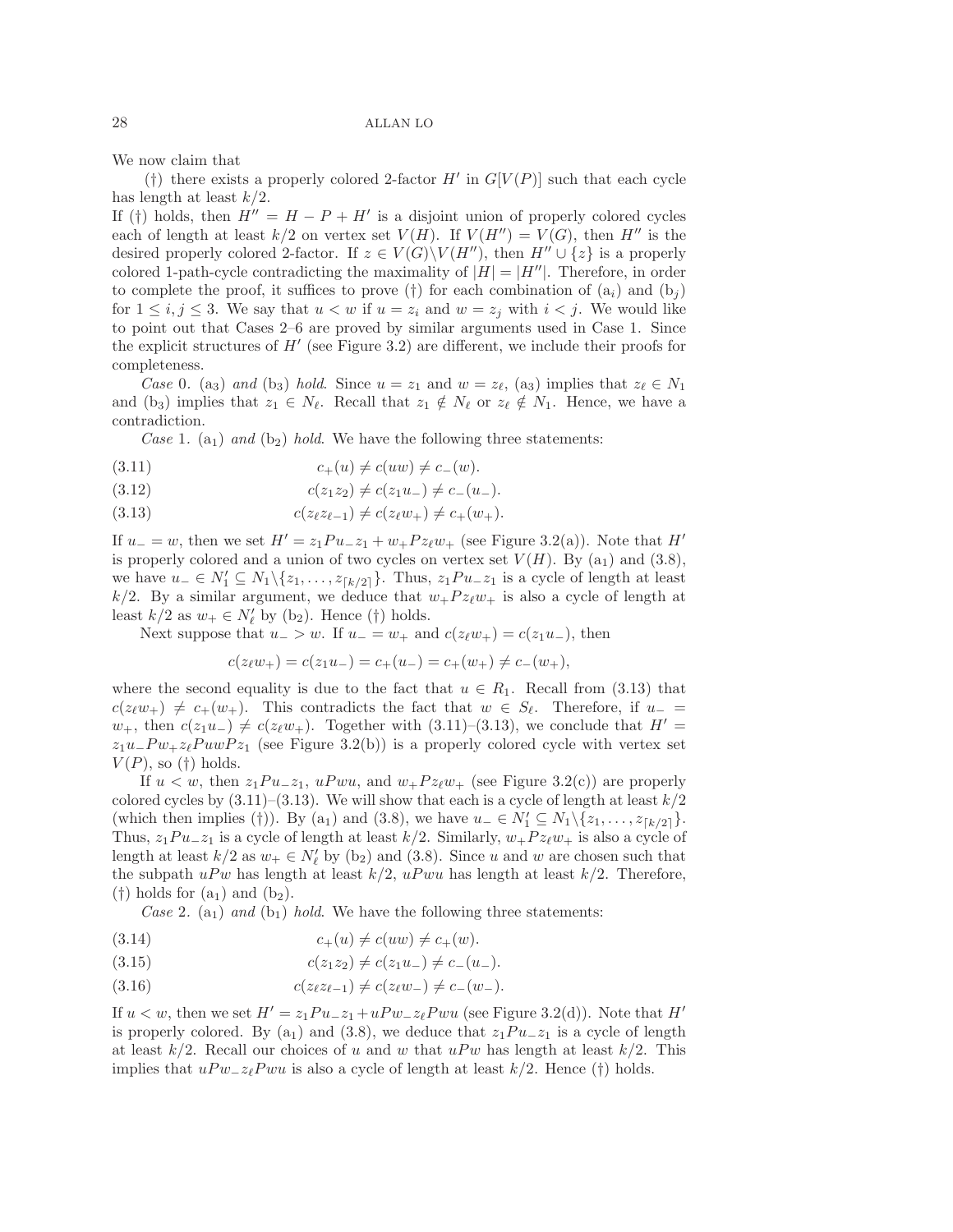

FIG. 3.2. Structures of  $H'$ .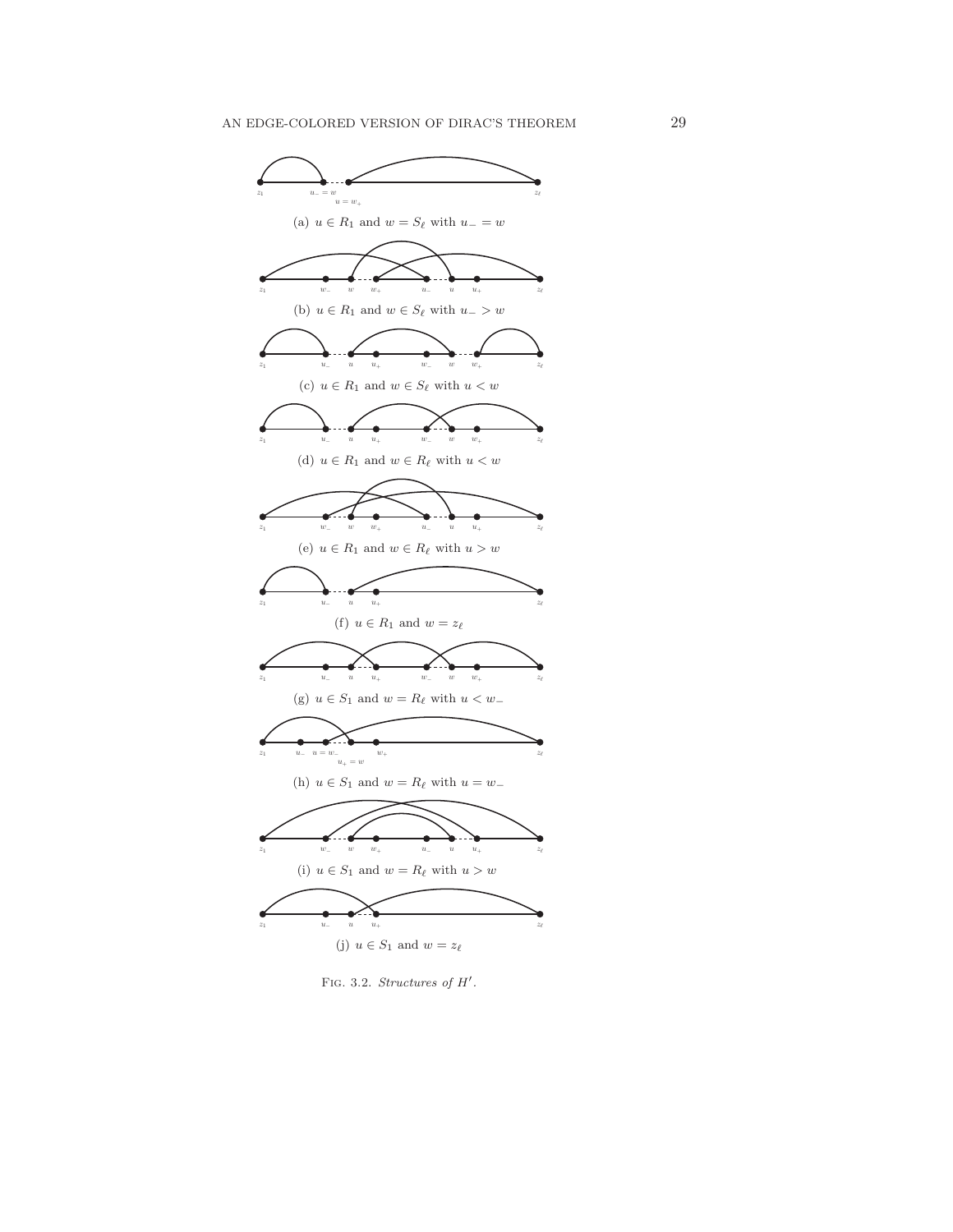Next suppose that  $u > w$ . By (3.14), we deduce that  $w_+ \neq u$  and so  $w < u_-$ . Hence,  $wPu_$  is a path with length at least one. Together with  $(3.14)-(3.16)$ , we conclude that  $H' = z_1 P w_- z_{\ell} P u w P u_- z_1$  (see Figure 3.2(e)) is a properly colored cycle with vertex set  $V(P)$ , so (†) holds. Therefore, (†) holds for  $(a_1)$  and  $(b_1)$ .

*Case* 3. (a<sub>1</sub>) *and* (b<sub>3</sub>) *hold*. Since  $w = z_{\ell}$ , we have

$$
(3.17) \t c_{+}(u) \neq c(uz_{\ell}) \neq c_{-}(z_{\ell-1}z_{\ell}) \text{ and } c(z_{1}z_{2}) \neq c(z_{1}u_{-}) \neq c_{-}(u_{-}).
$$

Note that both  $z_1Pu_-z_1$  and  $uPz_\ell u$  (see Figure 3.2(f)) are properly colored cycles. By (3.8), both cycles have length at least  $k/2$ . Therefore, (†) holds for (a<sub>1</sub>) and (b<sub>3</sub>) by setting  $H' = z_1 P u_- z_1 + u P z_{\ell} u$ .

*Case* 4. (a<sub>2</sub>) *and* (b<sub>1</sub>) *hold*. We have the following three statements:

- (3.18)  $c_-(u) \neq c(uw) \neq c_+(w).$
- (3.19)  $c(z_1z_2) \neq c(z_1u_+) \neq c_+(u_+).$
- $(3.20)$  $z_{\ell-1}) \neq c(z_{\ell}w_{-}) \neq c_{-}(w_{-}).$

First suppose that  $u < w_-\$ . If  $u_+ = w_-\$  and  $c(z_\ell w_-) = c(z_1 u_+)$ , then

$$
c(z_1u_+) = c(z_{\ell}w_-) = c_+(w_-) = c_+(u_+) \neq c_-(u_+),
$$

where the second inequality is due to the fact that  $w \in R_{\ell}$ . This contradicts the fact that  $u \in S_1$  as  $c(z_1u_+) \neq c_+(u_+)$  by (3.19). Therefore, if  $u_+ = w_-$ , then  $c(z_1u_-) \neq$  $c(z_{\ell}w_+)$ . Together with (3.18)–(3.20), we conclude that  $H' = z_1PuwPz_{\ell}w_Pu_+z_1$ (see Figure 3.2(g)) is a properly colored cycle with vertex set  $V(P)$ , so (†) holds.

If  $u = w_-,$  then  $H' = z_1 P w_- z_{\ell} P u_+ z_1$  (see Figure 3.2(h)) is a properly colored cycle with vertex set  $V(P)$  by (3.19) and (3.20). Thus (†) holds.

Suppose that  $u > w$ . By (3.18), we deduce that  $w_+ \neq u$  and so  $w < u_-$ . Hence,  $wPuw$  is a properly colored cycle. Moroever, it has length at least  $k/2$  by our choices of u and w. By (3.19) and (3.20), we conclude that  $z_1 P w_- z_{\ell} P u_+ z_1$  is a properly colored cycle. It has length at least  $k/2$  by (3.8). Hence (†) holds by setting  $H' = wPuw + z_1Pw_z_z_zPu_zz_1$  (see Figure 3.2(i)). Therefore, (†) holds for (a<sub>2</sub>) and  $(b_1)$ .

*Case* 5. (a<sub>2</sub>) *and* (b<sub>3</sub>) *hold*. Since  $w = z_{\ell}$ , we have

$$
c_{-}(u) \neq c(uz_{\ell}) \neq c_{-}(z_{\ell-1}z_{\ell})
$$
 and  $c(z_1z_2) \neq c(z_1u_{+}) \neq c_{+}(u_{+}).$ 

Note that  $z_1Puz_{\ell}Pu_{+}z_1$  (see Figure 3.2(j)) is a properly colored cycle with vertex set  $V(P)$  and so (†) holds.

*Case* 6. (a<sub>i</sub>) *and* (b<sub>j</sub>) *hold for*  $(i, j) \in \{(3, 2), (2, 2), (3, 1)\}$ . Let  $P' = z_1'z_2' \cdots z_\ell'$ be the properly colored path obtained by reversing P. Hence,  $z_i' = z_{\ell-i+1}$  for all  $1 \leq i \leq \ell$ . Given  $x' = z'_i \in V(P')$  with  $i < \ell$ , write  $x_{+'}$  to mean  $z'_{i+1}$  and  $c_{+'}(x) =$ c(xx<sub>+'</sub>). Similarly, given  $x' = z'_i \in V(P')$  with  $i > 1$ , we write  $x_{-'} = z'_{i-1}$  and  $c_{-'}(x) = c(x x_{-'})$ . (Hence, these primed notations are defined relative to P'.) Recall that P' is the reversed P, so  $c_{+'}(x) = c_{-}(x)$  and  $c_{-'}(x) = c_{+}(x)$ . Further, set  $u' = w$ and  $w' = u$ .

Now suppose that  $(a_3)$  and  $(b_2)$  hold. Under the primed notation, we have

$$
c_{+'}(u') \neq c(u'z'_\ell) \neq c_{-}(z'_{\ell-1}z'_\ell) \text{ and } c(z'_1z'_2) \neq c(z'_1u'_{-'}) \neq c_{-'}(u'_{-'}).
$$

More importantly, if we ignore the primes, then we obtain (3.17). Therefore, in hindsight, we are in the case when  $(a_1)$  and  $(b_3)$  hold with respect to P', i.e., we are in Case 3. Hence, (†) holds by setting  $H' = z_1' P' u_-' z_1' + u' P' z_{\ell}' u'$ .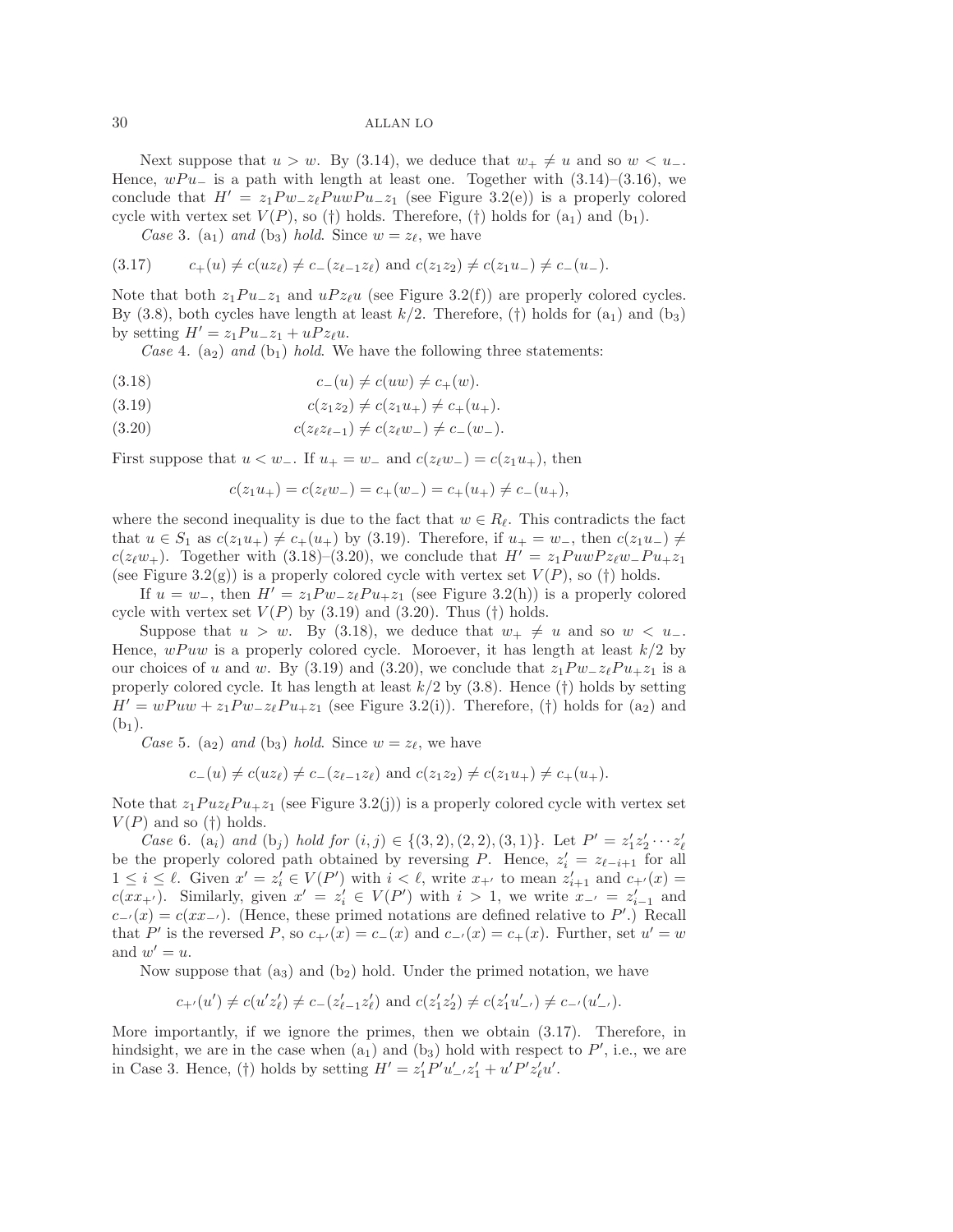Similarly, we deduce that the case when  $(a_2)$  and  $(b_2)$  hold with respect to P corresponds to the case when  $(a_1)$  and  $(b_1)$  hold with respect to P'. Also,  $(a_3)$  and  $(b_1)$  (with respect to P) corresponds to  $(a_2)$  and  $(b_3)$  (with respect to P'). Therefore, we are in Case 1 and Case 5, respectively. The proof of the lemma is completed. Д

**4. Absorbing cycle.** The aim of this section is to prove the following lemma, that is, to show that there exists a small absorbing cycle.

LEMMA 4.1 (absorbing cycle lemma). Let  $0 < \varepsilon < 2^{-9}3^{-1}$ . Then there exists *an integer*  $n_0$  *such that whenever*  $n \geq n_0$  *the following holds. Suppose that* G *is an edge-colored graph of order* n with  $\delta_1^c(G) \geq (2/3 + \varepsilon)n$ . Then there exists a properly *colored cycle* C *of length at most*  $2\varepsilon n/3$  *such that for all*  $k \leq (8\varepsilon^2 n)/243$  *and for any collections*  $P_1, \ldots, P_k$  *of vertex-disjoint properly colored paths in*  $G\setminus V(C)$ *, there exists a properly colored cycle with vertex set*  $V(C) \cup \bigcup_{1 \leq i \leq k} V(P_i)$ *.* 

Given a vertex x, we say that a path  $P$  is an *absorbing path for* x if the following conditions hold:

(i)  $P = z_1 z_2 z_3 z_4$  is a properly colored path of length 3;

(ii)  $x \notin V(P);$ 

(iii)  $z_1z_2xz_3z_4$  is a properly colored path.

Next we define an absorbing path for two disjoint edges. Given two vertex-disjoint edges  $x_1x_2, y_1y_2$ , we say that a path P is an *absorbing path for*  $(x_1, x_2; y_1, y_2)$  if the following conditions hold:

- (i)  $P = z_1 z_2 z_3 z_4$  is a properly colored path of length 3;
- (ii)  $V(P) \cap \{x_1, x_2, y_1, y_2\} = \emptyset;$

(iii) both  $z_1z_2x_1x_2$  and  $y_1y_2z_3z_4$  are properly colored paths of length 3.

Note that the ordering of  $(x_1, x_2; y_1, y_2)$  is important. Given a vertex x, let  $\mathcal{L}(x)$  be the set of absorbing paths for x. Similarly, given two vertex-disjoint edges  $x_1x_2$ ,  $y_1y_2$ , let  $\mathcal{L}(x_1, x_2; y_1, y_2)$  be the set of absorbing paths for  $(x_1, x_2; y_1, y_2)$ . The following simple proposition follows immediately from the definition of an absorbing path for  $(x_1, x_2; y_1, y_2).$ 

PROPOSITION 4.2. Let  $P' = x_1 x_2 \cdots x_{\ell-1} x_{\ell}$  be a properly colored path with  $\ell \geq 4$ . *Let*  $P = z_1 z_2 z_3 z_4$  *be an absorbing path for*  $(x_1, x_2; x_{\ell-1}, x_{\ell})$  *with*  $V(P) \cap V(P') = \emptyset$ *. Then*  $z_1z_2x_1x_2 \cdots x_{\ell-1}x_{\ell}z_3z_4$  *is a properly colored path.* 

Lemma 4.1 will be proved as follows. Suppose that  $\delta_1^c(G) \geq (2/3 + \varepsilon)n$ . In the next lemma, we show that every  $\mathcal{L}(x)$  and every  $\mathcal{L}(x_1, x_2; y_2, y_1)$  are large. By a simple probabilistic argument, Lemma 4.5 shows that there exists a small family  $\mathcal{F}'$ of vertex-disjoint properly colored paths (each of length 3) such that  $\mathcal{F}'$  contains a linear number of members of  $\mathcal{L}(x)$  for all  $x \in V(G)$  and a similar statement holds for  $\mathcal{L}(x_1, x_2; y_1, y_2)$ . Finally, we join all paths in  $\mathcal{F}'$  into one short properly colored cycle  $C$  using Lemma 4.6. Moreover,  $C$  satisfies the desired property in Lemma 4.1.

LEMMA 4.3. Let  $0 < \varepsilon < 1/2$  and let  $n \geq 4/\varepsilon^2$  be an integer. Suppose that G is an  $edge-colored\ graph\ on\ n\ vertices\ with\ \delta_1^c(G) \geq (1/2+\varepsilon)n$ *. Then*  $|\mathcal{L}(x)| \geq \varepsilon^3 n^4$  for every  $x \in V(G)$  and  $|\mathcal{L}(x_1, x_2; y_1, y_2)| \geq \varepsilon^3 n^4$  for any distinct vertices  $x_1, x_2, y_1, y_2 \in V(G)$ *with*  $x_1x_2, y_1y_2 \in E(G)$ *.* 

*Proof.* Fix a vertex  $x \in V(G)$ . Choose a vertex  $z_2 \in N(x)$ . Next pick another vertex  $z_3 \in N(z_2) \cap N(x)$  such that  $c(xz_2) \neq c(xz_3)$ . Notice that the number of such z<sub>3</sub> is at least  $\delta_1^c(G) + \delta(G) - n \geq 2\varepsilon n$ . Since  $\delta_1^c(G) \geq (1/2 + \varepsilon)n$ ,  $\Delta(H) \leq (1/2 - \varepsilon)n$ for all monochromatic subgraphs H in G. Hence, the number of  $z_1 \in N(z_2) \setminus \{x, z_3\}$ such that  $c(z_2z_3) \neq c(z_1z_2) \neq c(z_2x)$  is at least  $\delta_1^c(G) - (1/2 - \varepsilon)n - 2 \geq \varepsilon n$ . Fix one such  $z_1$ . Similarly, there are at least  $\varepsilon n$  choices for  $z_4 \in N(z_3) \setminus \{x, z_1, z_2\}$  such that  $c(z_2z_3) \neq c(z_3z_4) \neq c(xz_3)$ . Notice that  $z_1z_2z_3z_4$  is an absorbing path for x.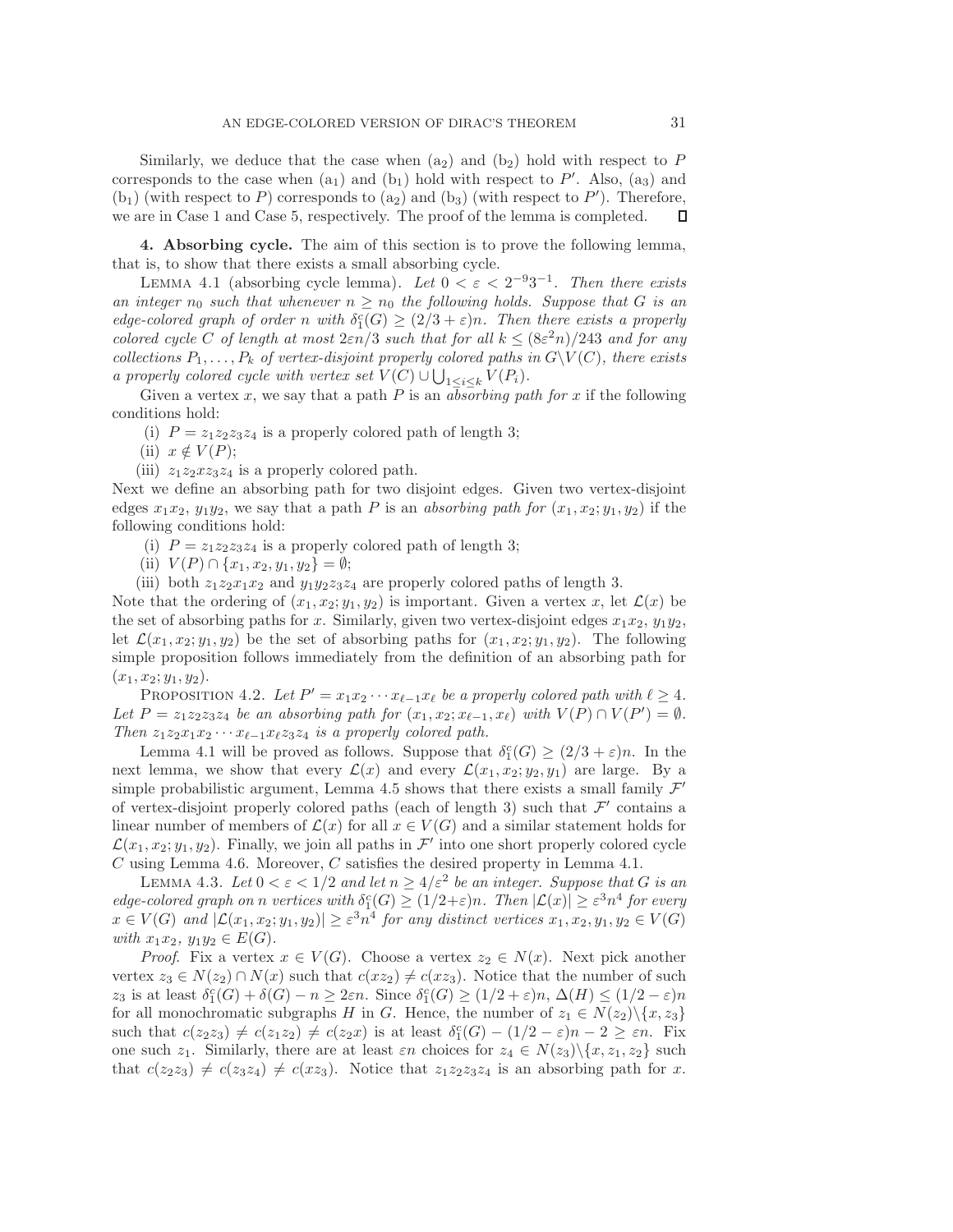Recall that every path is assumed to be directed. Therefore, there are at least  $\delta_1^c(G)$  ×  $2\varepsilon n \times \varepsilon n \times \varepsilon n \geq \varepsilon^3 n^4$  many absorbing paths for x.

Next, fix vertex-disjoint edges  $x_1x_2$  and  $y_1y_2$  in G. Choose a vertex  $z_2 \in N(x_1) \setminus$  $\{x_2, y_1, y_2\}$  such that  $c(x_1z_2) \neq c(x_1x_2)$ . Pick another vertex  $z_3 \in (N(z_2) \cap N(y_2))\setminus$  ${x_1, x_2, y_1, y_2}$  such that  $c(y_2z_3) \neq c(y_1y_2)$ . The number of such  $z_3$  is at least  $\delta(G) + \delta_1^c(G) - n - 4 \geq 2\varepsilon n - 4$ . Recall that  $\Delta(H) \leq (1/2 - \varepsilon)n$  for all monochromatic subgraphs H in G. Hence, the number of  $z_1 \in N(z_2) \setminus \{x_1, x_2, y_1, y_2, z_3\}$  such that  $c(z_2z_3) \neq c(z_1z_2) \neq c(z_2x_1)$  is at least  $\delta_1^c(G) - (1/2 - \varepsilon)n - 4 \geq \varepsilon n$ . Fix one such  $z_1$ . Similarly, there are at least  $\delta_1^c(G) - (1/2 - \varepsilon)n - 5 \geq \varepsilon n$  choices for  $z_4 \in N(z_3) \setminus \{x_1, x_2, y_1, y_2, z_1, z_2\}$  such that  $c(z_2 z_3) \neq c(z_3 z_4) \neq c(y_2 z_3)$ . Note that  $z_1z_2z_3z_4$  is an absorbing path for  $(x_1, x_2; y_1, y_2)$ . Therefore, there are at least

$$
(\delta_1^c(G)-4)(2\varepsilon n-4)\varepsilon^2 n^2\geq (\varepsilon n^2+2n(\varepsilon^2 n-6\varepsilon-1)+16)\varepsilon^2 n^2\geq \varepsilon^3 n^4
$$

many absorbing paths for  $(x_1, x_2; y_1, y_2)$ . Д

Lemma 4.5 is proved by a simple probabilistic argument since each of  $\mathcal{L}(x)$  and  $\mathcal{L}(x_1, x_2; y_1, y_2)$  is large. We will need the following Chernoff bound for the binomial distribution (see, e.g., [2]). Recall that the binomial random variable with parameters  $(n, p)$  is the sum of n independent Bernoulli variables, each taking value 1 with probability p or 0 with probability  $1 - p$ .

PROPOSITION 4.4. *Suppose that* X *has the binomial distribution and*  $0 < a < 3/2$ *. Then*  $\mathbb{P}(|X - \mathbb{E}X| \ge a \mathbb{E}X) \le 2e^{-a^2 \mathbb{E}X/3}$ .

LEMMA 4.5. Let  $0 < \gamma < 1$ . Then there exists an integer  $n_0$  such that whenever  $n \geq n_0$  the following holds. Let G be an edge-colored graph on n vertices. Suppose *that*  $|\mathcal{L}(x)| \ge \gamma n^4$  *for every*  $x \in V(G)$  *and*  $|\mathcal{L}(x_1, x_2; y_1, y_2)| \ge \gamma n^4$  *for all distinct vertices*  $x_1, x_2, y_1, y_2 \in V(G)$  *with*  $x_1x_2, y_1y_2 \in E(G)$ *. Then there exists a family*  $\mathcal{F}'$ *of vertex-disjoint properly colored paths each of length* 3*, which satisfies the properties*

$$
|\mathcal{F}'| \le 2^{-6}\gamma n,
$$
  
\n
$$
|\mathcal{L}(x) \cap \mathcal{F}'| \ge 2^{-9}\gamma^2 n,
$$
  
\n
$$
|\mathcal{L}(x_1, x_2; y_1, y_2) \cap \mathcal{F}'| \ge 2^{-9}\gamma^2 n
$$

*for all*  $x \in V(G)$  *and for all distinct vertices*  $x_1, x_2, y_1, y_2 \in V(G)$  *with*  $x_1x_2$ *,*  $y_1y_2 \in E(G)$ .

*Proof.* Choose  $n_0 \in \mathbb{N}$  large so that

(4.1) 
$$
\exp(-\gamma n_0/(3 \times 2^7)) + (n_0 + n_0^4) \exp(-\gamma^2 n_0/(3 \times 2^9)) \le 1/6.
$$

Recall that each path is assumed to be directed. So a path  $z_1z_2z_3z_4$  will be considered as a 4-tuple  $(z_1, z_2, z_3, z_4)$ . Choose a family  $\mathcal F$  of 4-tuples in  $V(G)$  by selecting each of the  $n!/(n-4)!$  possible 4-tuples independently at random with probability

$$
p = 2^{-7} \gamma \frac{(n-4)!}{(n-1)!} \ge 2^{-7} \gamma n^{-3}.
$$

Notice that

$$
\mathbb{E}|\mathcal{F}| = p\frac{n!}{(n-4)!} = 2^{-7}\gamma n,
$$

$$
\mathbb{E}|\mathcal{L}(x) \cap \mathcal{F}| = p|\mathcal{L}(x)| \ge 2^{-7}\gamma^2 n,
$$

$$
\mathbb{E}|\mathcal{L}(x_1, x_2; y_1, y_2) \cap \mathcal{F}| = p|\mathcal{L}(x_1, x_2; y_1, y_2)| \ge 2^{-7}\gamma^2 n
$$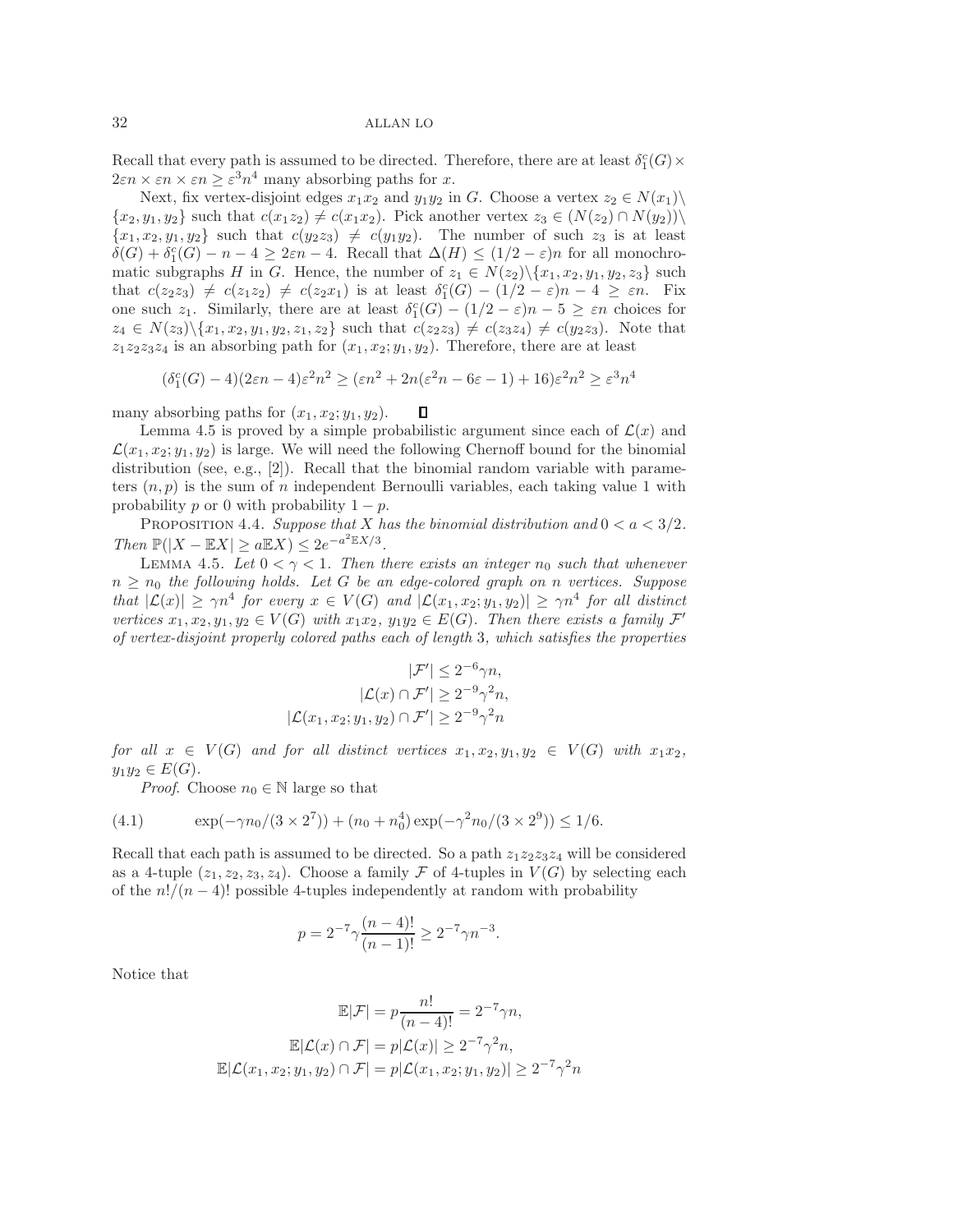for every  $x \in V(G)$  and for all distinct  $x_1, x_2, y_1, y_2 \in V(G)$  with  $x_1x_2, y_1y_2 \in E(G)$ . Then by Proposition 4.4, the union bound and (4.1) with probability at least 5/6, the family  $\mathcal F$  satisfies the properties

(4.2) 
$$
|\mathcal{F}| \le 2\mathbb{E}(|\mathcal{F}|) = 2^{-6}\gamma n,
$$

(4.3) 
$$
|\mathcal{L}(x) \cap \mathcal{F}| \ge 2^{-1} \mathbb{E}(|\mathcal{L}(x) \cap \mathcal{F}|) \ge 2^{-8} \gamma^2 n,
$$

$$
(4.4) \qquad |\mathcal{L}(x_1, x_2; y_1, y_2) \cap \mathcal{F}| \ge 2^{-1} \mathbb{E}(|\mathcal{L}(x_1, x_2; y_1, y_2) \cap \mathcal{F}|) \ge 2^{-8} \gamma^2 n
$$

for every  $x \in V(G)$  and for all distinct  $x_1, x_2, y_1, y_2 \in V(G)$  with  $x_1x_2, y_1y_2 \in E(G)$ .

We say that two 4-tuples  $(a_1, a_2, a_3, a_4)$  and  $(b_1, b_2, b_3, b_4)$  are *intersecting* if  $a_i =$  $b_i$  for some  $1 \leq i, j \leq 4$ . Furthermore, we can bound the expected number of pairs of 4-tuples in  $\mathcal F$  that are intersecting from above by

$$
\frac{n!}{(n-4)!} \times 4^2 \times \frac{(n-1)!}{(n-4)!} \times p^2 = 2^{-10} \gamma^2 n.
$$

Thus, using Markov's inequality, we derive that with probability at least 1/2,

(4.5)  $\mathcal F$  contains at most  $2^{-9}\gamma^2 n$  intersecting pairs of 4-tuples.

Hence, with positive probability the family  $\mathcal F$  has all properties stated in (4.2)–(4.5). Remove one 4-tuple in each intersecting pair in such a family  $\mathcal F$ . Further remove those 4-tuples that are not absorbing paths. We get a subfamily  $\mathcal{F}'$  consisting of pairwise disjoint 4-tuples, which satisfies

$$
|\mathcal{L}(x) \cap \mathcal{F}'| > 2^{-8}\gamma^2 n - 2^{-9}\gamma^2 n = 2^{-9}\gamma^2 n
$$

for every  $x \in V(G)$  and a similar statement holds for  $\mathcal{L}(x_1, x_2; y_1, y_2) \cap \mathcal{F}'$ . Since each 4-tuple in  $\mathcal{F}'$  is an absorbing path,  $\mathcal{F}'$  is a set of vertex-disjoint properly colored paths of length 3. D.

In order to prove Lemma 4.1, it is sufficient to join the paths in  $\mathcal{F}'$  given by Lemma 4.5 into a short properly colored cycle  $C$ . The next lemma shows that we can join any two disjoint edges into a properly colored path of length 5.

LEMMA 4.6. *Suppose that* G *is an edge-colored graph of order* n with  $\delta_1^c(G) \geq$  $2n/3+1$ *. Let*  $x_1x_2$ *,*  $y_1y_2$  *be two edges in* G *with*  $x_2 \neq y_2$ *. Then there exists an edge*  $z_1z_2$ *with*  $z_1, z_2 \in V(G) \setminus \{x_1, x_2, y_1, y_2\}$  *such that both*  $x_1x_2z_1z_2$  *and*  $z_1z_2y_1y_2$  *are properly colored paths. In particular, if*  $x_1$ ,  $x_2$ ,  $y_1$ , and  $y_2$  are distinct, then  $x_1x_2z_1z_2y_1y_2$  is a *properly colored path.*

*Proof.* Let X be the set of vertices  $x \in N(x_2) \setminus \{x_1, x_2, y_1, y_2\}$  such that  $c(xx_2) \neq$  $c(x_1x_2)$ . Similarly, let Y be the set of vertices  $y \in N(y_1)\setminus\{x_1, x_2, y_1, y_2\}$  such that  $c(yy_1 \neq c(y_1y_2)$ . So  $|X|, |Y| \geq \delta_1^c(G) - 2 \geq 2n/3 - 1$ . Define an auxiliary bipartite directed graph H with vertex classes X and Y such that for  $x \in X$  and  $y \in Y$ 

(a)  $\overrightarrow{xy} \in E(H)$  if and only if  $xy \in E(G)$  and  $c(xy) \neq c(xx_2);$ 

(b)  $\overrightarrow{yx} \in E(H)$  if and only if  $xy \in E(G)$  and  $c(xy) \neq c(yy_1$ .

(Recall that in H we treat X and Y to be disjoint.) The outdegree of each  $x \in X$  in  $H$  is

$$
d_H^+(x) = |Y \cap \{z \in N_G(x) : c(xz) \neq c(xx_2)\}|
$$
  
 
$$
\geq |Y| + \delta_1^c(G) - n \geq (|Y| + 1)/2
$$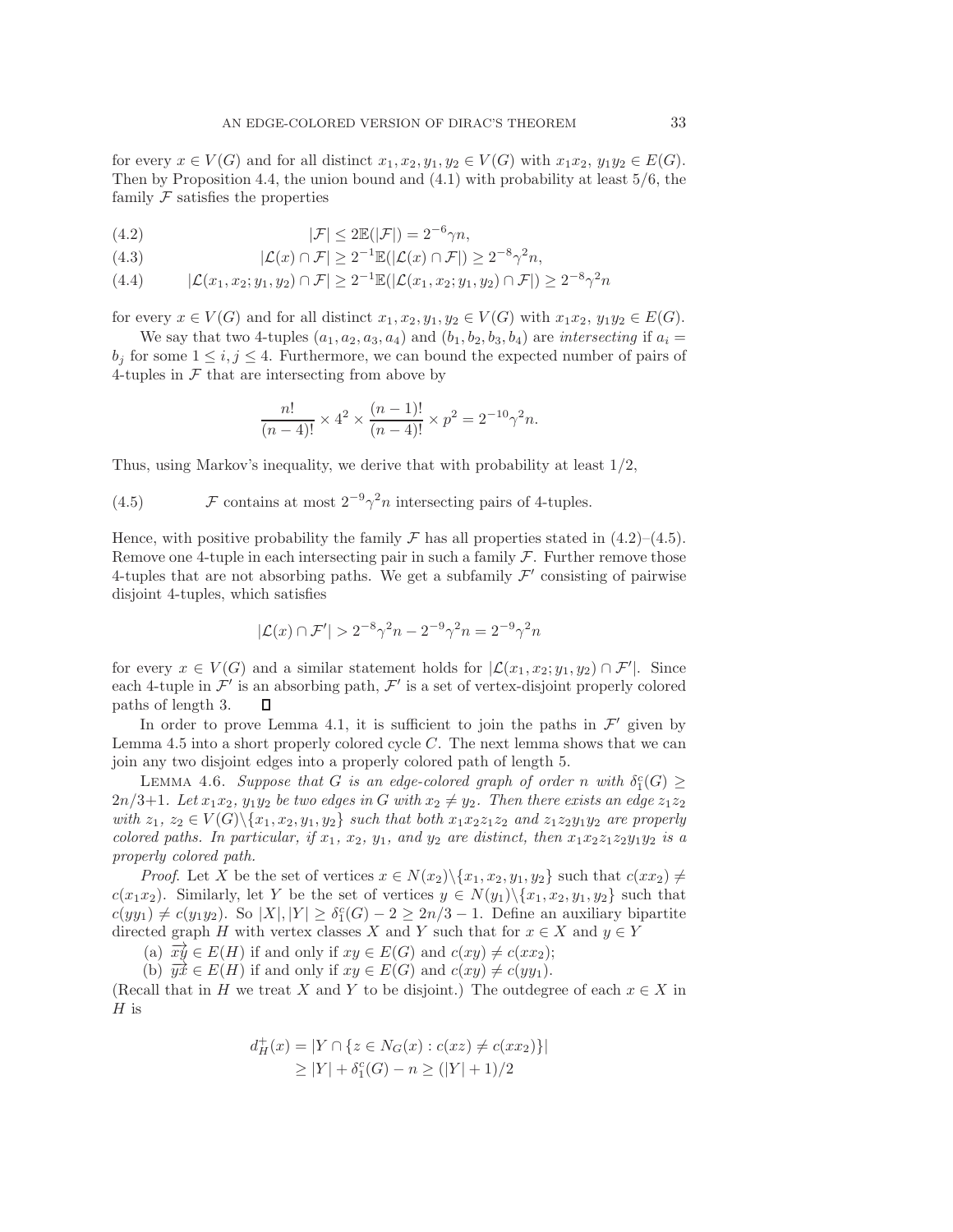and similarly for each  $y \in Y$ ,  $d^+_H(y) \geq (|X|+1)/2$ . Hence the number of directed 2-cycles in  $H$  is at least

$$
\sum_{x \in X} d_H^+(x) + \sum_{y \in Y} d_H^+(y) - |X||Y| \ge \frac{|X|(|Y|+1)}{2} + \frac{|Y|(|X|+1)}{2} - |X||Y|
$$
  
=  $\frac{|X|+|Y|}{2} \ge 2n/3 - 1$ .

Let  $z_1z_2$  be a directed 2-cycle in H with  $z_1 \in X$  and  $z_2 \in Y$ . This implies that  $c(x_2z_1) \neq c(z_1z_2) \neq c(z_2y_1)$ . Hence,  $x_1x_2z_1z_2$  and  $z_1z_2y_1y_2$  are properly colored paths. Therefore, the lemma follows.  $\Box$ 

We are ready to prove Lemma 4.1. Given a graph family  $\mathcal{F}$ , we write  $V(\mathcal{F}) =$  $\bigcup_{F \in \mathcal{F}} V(F).$ 

*Proof of Lemma* 4.1. Let  $\gamma = 2^6 \varepsilon/9$ . Choose  $n_0 \in \mathbb{N}$  large so that  $n_0 \geq 4/\varepsilon^2$  and Lemma 4.3 holds. By Lemma 4.3,  $\mathcal{L}(x) \geq \gamma n^4$  for all  $x \in V(G)$  and  $\mathcal{L}(x_1, x_2; y_1, y_2) \geq$  $\gamma n^4$  for all distinct vertices  $x_1, x_2, y_1, y_2 \in V(G)$  with  $x_1x_2, y_1y_2 \in E(G)$ . Let  $\mathcal{F}'$  be the set of properly colored paths obtained by Lemma 4.5. Therefore,  $|\mathcal{F}'| \leq 2^{-6}\gamma n =$  $\varepsilon n/9$ ,

(4.6) 
$$
|\mathcal{L}(x) \cap \mathcal{F}'| \ge 2^{-9}\gamma^2 n = \frac{8\varepsilon^2 n}{81} \text{ and } |\mathcal{L}(x_1, x_2; y_1, y_2) \cap \mathcal{F}'| \ge \frac{8\varepsilon^2 n}{81}
$$

for all  $x \in V(G)$  and for all distinct vertices  $x_1, x_2, y_1, y_2 \in V(G)$  with  $x_1x_2$ ,  $y_1y_2 \in E(G)$ .

We now show that C has the desired property. Let  $P_1, \ldots, P_{|\mathcal{F}'|}$  be the properly colored paths in F'. For each  $1 \leq j \leq |\mathcal{F}'|$ , we are going to find an edge  $z_1^j z_2^j$  such that  $\{z_1^j, z_2^j\} \cap V(\mathcal{F}') = \emptyset$ ,  $P_j z_1^j \overline{z_2^j} P_{j+1}$  is a properly colored path, where we take  $P_{|\mathcal{F}'|+1} = P_1$ , and  $\{z_1^j, z_2^j\} \cap \{z_1^{j'}, z_2^{j'}\} = \emptyset$  for all  $j \neq j'$ . Assume that we have already found edges  $z_1^1 z_2^1, \ldots, z_1^{j-1} z_2^{j-1}$  for some  $1 \leq j \leq |\mathcal{F}'|$ . Let  $P_j = v_1 v_2 v_3 v_4$  and  $P_{j+1} = v'_1 v'_2 v'_3 v'_4$ . Set

$$
W_j = \left( V(\mathcal{F}') \cup \bigcup_{1 \leq j' < j} \{ z_1^{j'}, z_2^{j'} \} \right) \setminus \{ v_3, v_4, v_1', v_2' \}.
$$

Note that

$$
|W_j| = 4|\mathcal{F}'| + 2(j-1) - 4 < 6|\mathcal{F}'| \leq 2\varepsilon n/3.
$$

Define  $G_j = G[V(G)\setminus W_j]$ , so  $\delta_1^c(G_j) \geq 2n/3 + \varepsilon n/3 \geq 2n/3 + 1$ . Apply Lemma 4.6 with  $G = G_j$ ,  $x_1 = v_3$ ,  $x_2 = v_4$ ,  $y_1 = v'_1$ , and  $y_2 = v'_2$  to obtain an edge  $z_1^j z_2^j$  such that  $v_3v_4z_1^jz_2^jv_1'v_2'$  is a properly colored path in  $G_j$ . This implies that  $P_jz_1^jz_2^jP_{j+1}$  is a properly colored path in G. Therefore, there exist vertex-disjoint edges  $z_1^{\dagger}z_2^{\dagger}, \ldots$ ,  $z_1^{\mathcal{F}'|} z_2^{\mathcal{F}'|}$  as desired. Let C be the properly colored cycle obtained by concatenating  $P_1, z_1^1 z_2^1, P_2, z_1^2 z_2^2, \ldots, P_{|\mathcal{F}'|}, z_1^{|\mathcal{F}'|} z_2^{|\mathcal{F}'|}$ . Note that  $|C| = 6|\mathcal{F}'| \leq 2\varepsilon n/3$ .

Suppose that P is a family of at most  $(8\varepsilon^2 n)/243$  vertex-disjoint properly colored paths in  $V(G)\backslash V(C)$ . Let P' be the family of vertex-disjoint properly colored paths obtained from P by breaking up every path  $P \in \mathcal{P}$  with  $|P| \leq 3$  into isolated vertices. Hence, P' contains at most  $(8\varepsilon^2 n)/81$  paths and, for each path  $P \in \mathcal{P}'$ , either  $|P|=1$ or  $|P| \geq 4$ . Now, we assign each  $P \in \mathcal{P}'$  to a path  $Q \in \mathcal{F}'$  such that  $Q \in \mathcal{L}(V(P))$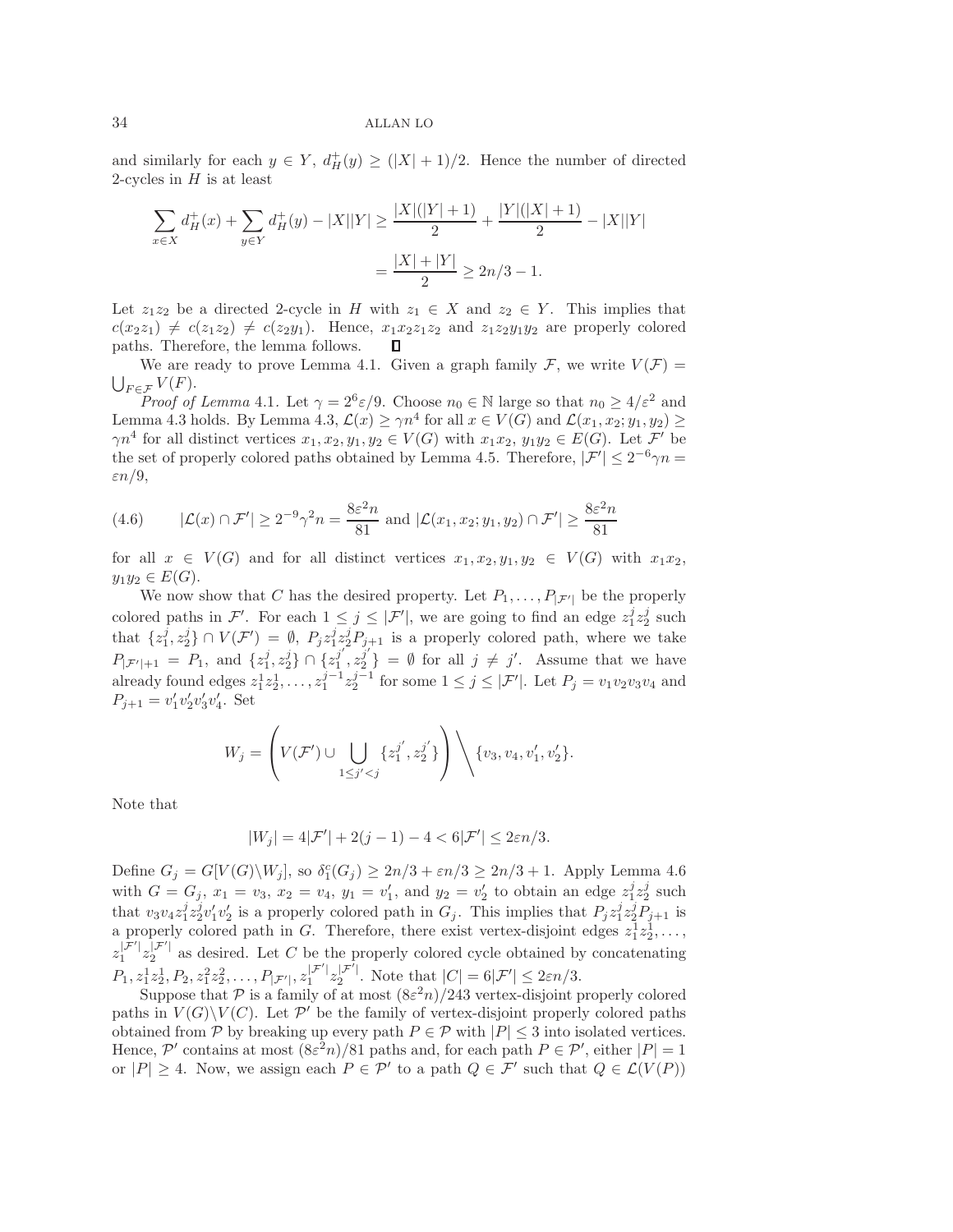if  $|P| = 1$  and  $Q \in \mathcal{L}(x_1, x_2; x_{\ell-1}, x_{\ell})$  if  $P = x_1 x_2 \cdots x_{\ell}$  with  $\ell \geq 4$ . Moreover, no two paths in  $\mathcal{P}'$  are assigned to the same  $Q \in \mathcal{F}'$ . Note that such an assignment exists by (4.6). Apply Proposition 4.2 to each pair  $(P, Q)$  and obtain a family  $\mathcal{F}''$  of vertex-disjoint paths such that  $|\mathcal{F}'| = |\mathcal{F}''|$ . Note that

$$
V(\mathcal{F}'') = V(\mathcal{F}') \cup V(\mathcal{P}') = V(\mathcal{F}') \cup V(\mathcal{P}).
$$

Moreover, there is a one-to-one correspondence between paths  $P' \in \mathcal{F}'$  and  $P'' \in \mathcal{F}''$ such that the endedges of  $P'$  and  $P''$  are the same. Recall that C is a properly colored cycle containing  $\mathcal{F}'$ . Let  $C'$  be the cycle obtained from C by replacing the paths in  $\mathcal{F}'$  with paths in  $\mathcal{F}''$ . Note that C' is properly colored and  $V(C') = V(C) \cup V(\mathcal{P})$ . This completes the proof of Lemma 4.1.  $\Box$ 

**5. Proof of Theorem 1.3.** First, we prove that G contains a properly colored triangle if  $\delta_1^c(G) > 2n/3 - 1$ .

PROPOSITION 5.1. Let G be an edge-colored graph on n vertices with  $\delta_1^c(G)$ 2n/3 − 1*. Then every vertex in* G *is contained in a properly colored triangle.*

*Proof.* Let x be a vertex in  $G$  and let c be the edge-coloring on  $G$ . Define  $H$  to be the directed graph on  $N(x)$  with directed edges  $\overrightarrow{yz}$  if and only if yz is an edge in  $G[N(x)]$  with  $c(yz) \neq c(xy) \neq c(xz)$ . For  $y \in V(H)$ , the outdegree of y in H is

$$
d_H^+(y) \ge |\{z \in N_G(y) : c(yz) \neq c(xy)\}| + |\{z \in N_G(x) : c(xz) \neq c(xy)\}| - (n-2) \ge 2\delta_1^c(G) - n + 2.
$$

Note that if  $yz$  is a directed 2-cycle in H, then  $\{x, y, z\}$  forms a properly colored triangle in  $G$ . Hence, we may assume that  $H$  does not contain any directed 2-cycles. Moreover, we may assume that if  $\overline{z}y$  is in H, then  $c(zy) = c(xy)$ . By an averaging argument, there exists a vertex  $y \in V(H)$  such that  $d_H(y) \geq d_H^+(y) \geq 2\delta_1^c(G) - n + 2$ . Therefore

$$
d_G(y) \ge |\{z \in N_G(y) : c(yz) = c(xy)\}| + |\{z \in N_G(y) : c(yz) \neq c(xy)\}|
$$
  
 
$$
\ge d_H^-(y) + \delta_1^c(G) \ge 3\delta_1^c(G) - n + 2.
$$

Since  $d_G(y) \leq n-1$ , the inequality above implies that  $\delta_1^c(G) \leq 2n/3 - 1$ , a contradiction. Π

Finally, we prove Theorem 1.3.

*Proof of Theorem* 1.3. Without loss of generality, we may assume that  $\varepsilon < 2^{-9}3^{-1}$ . Choose  $n_0 \in \mathbb{N}$  large so that  $\varepsilon(1-2\varepsilon/3)n_0/3 \geq 1$ ,  $n_0 \geq 243\varepsilon^{-3}$ , and Lemma 4.1 holds. Let G be an edge-colored graph on n vertices with  $\delta_1^c(G) \geq (2/3 + \varepsilon)n$  as stated in Theorem 1.3. By Proposition 5.1, G contains a properly colored triangle.

Suppose that  $\ell$  is an integer with  $4 \leq \ell \leq 2\varepsilon n/3$ . Since  $\delta_1^c(G) \geq (2/3 + \varepsilon)n$ , we can greedily construct a properly colored path of length  $2n/3$ . In particular, G contains a properly colored path  $P = x_1 x_2 \cdots x_{\ell-2}$  of length  $\ell - 3$ . Let G' be the subgraph of G obtained by removing all the vertices  $x_3, x_4, \ldots, x_{\ell-4}$ . Note that

$$
\delta_1^c(G') \ge \delta_1^c(G) - (\ell - 6) \ge (2/3 + \varepsilon/3)n \ge 2|G'|/3 + 1.
$$

Hence, Lemma 4.6 implies that there is an edge  $z_1z_2$  in G' such that  $x_{\ell-3}x_{\ell-2}z_1z_2x_1x_2$ is a properly colored path. Therefore,  $x_1x_2 \cdots x_{\ell-2}z_1z_2x_1$  is a properly colored cycle of length  $\ell$ .